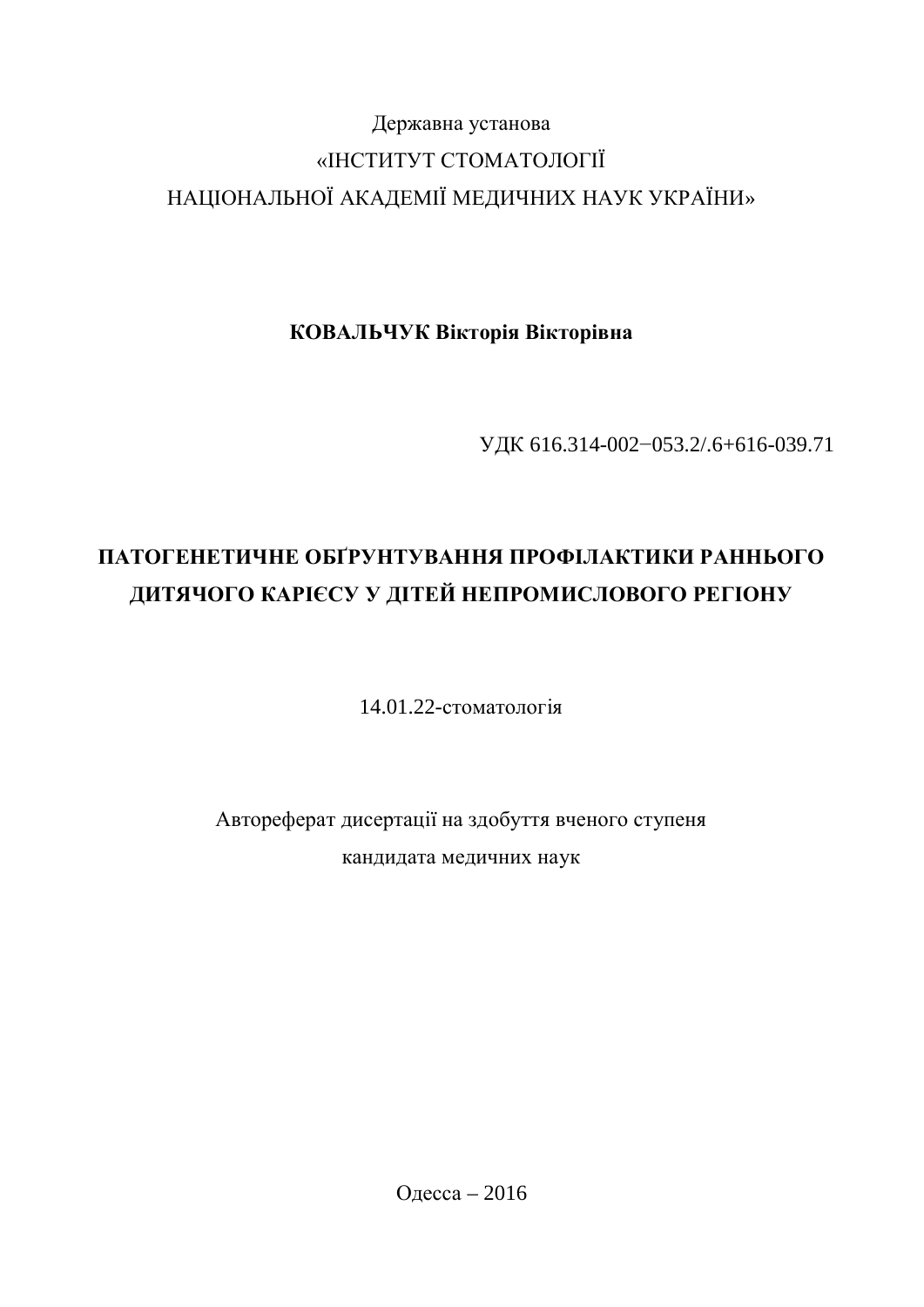Дисертацією є рукопис.

Робота виконана в Державній установі «Інститут стоматології НАМН України», м. Одеса.

### **Науковий керівник:**

доктор медичних наук, професор Дєньга Оксана Василівна, Державна установа «Інститут стоматології НАМН України», завідувач відділу епідеміології та профілактики основних стоматологічних захворювань, дитячої стоматології та ортодонтії

### Офіційні опоненти:

– доктор медичних наук, професор Ковач Ілона Василівна, Державний заклад «Дніпропетровська медична академія МОЗ України», завідувач кафедри дитячої стоматології

– доктор медичних наук, доцент **Лучинський Михайло Антонович**, Державний вищий навчальний заклад «Тернопільський державний медичний університет ім. І.Я. Горбачевського» МОЗ України, завідувач кафедри терапевтичної стоматології

Захист відбудеться 14 березня 2016 р. о 11.00 годині на засіданні спеціалізованої вченої ради Д 41.563.01 в Державній установі «Інститут стоматології НАМН України» за адресою: 65026, м. Одеса, вул. Рішельєвська,11.

З дисертацією можна ознайомитись у бібліотеці Державної установи «Інститут стоматології НАМН України» (65026, м. Одеса, вул. Рішельєвська,11).

Автореферат розісланий 12 лютого 2016 р.

Вчений секретар спеціалізованої вченої ради в повідності часті часті при повідки Г. О. Бабеня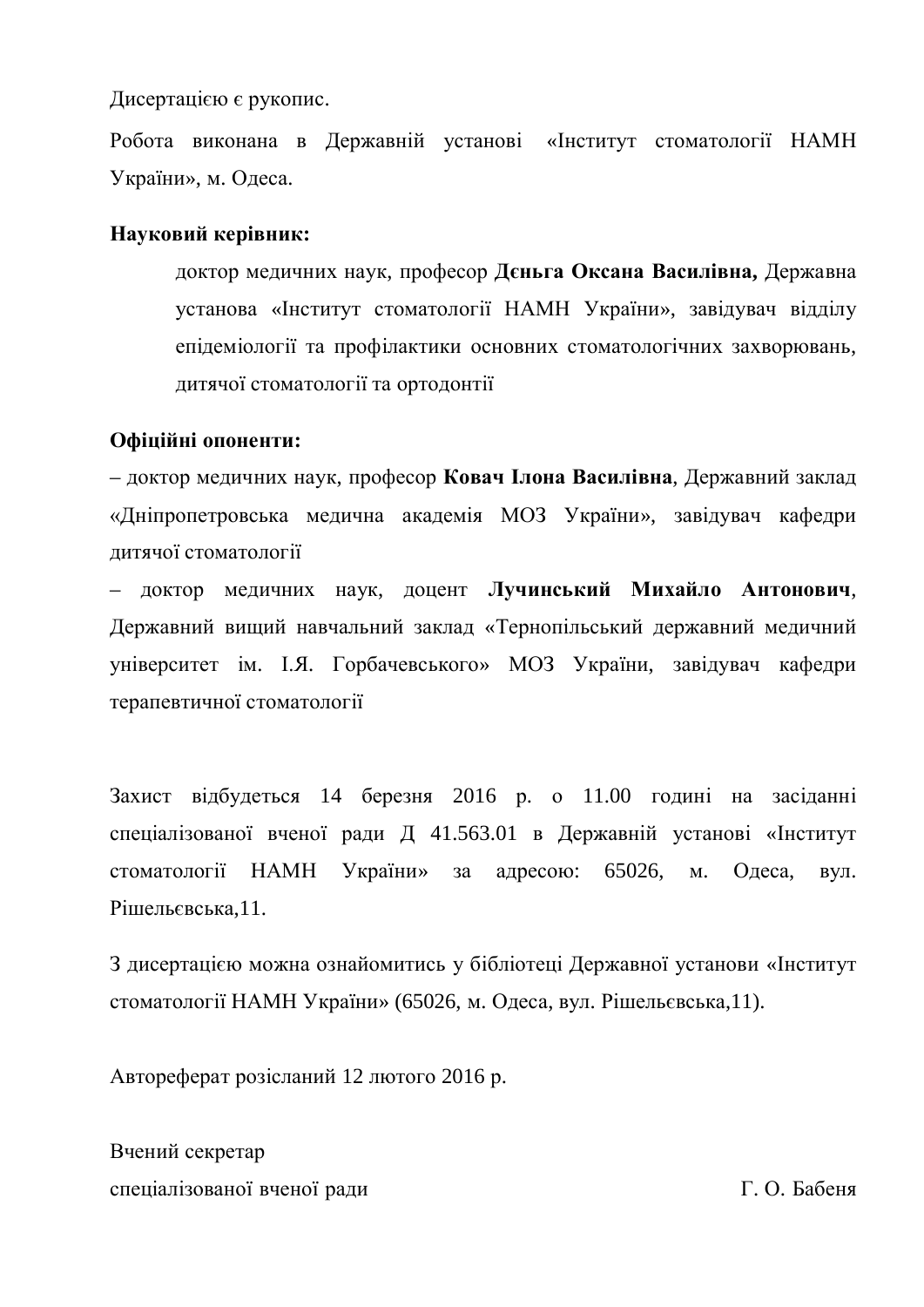### ЗАГАЛЬНА ХАРАКТЕРИСТИКА РОБОТИ

**Актуальність теми.** Згідно з даними ВООЗ ураження карієсом зубів у 15% дітей спостерігається протягом першого року життя, в трирічному віці - у 46%, а в шість років — у 96 % дітей (Косюга С. Ю., 2009). Отже, питання профілактики стоматологічних захворювань, і особливо раннього дитячого карієсу (РДК) у дітей 2-5 років, є одним із актуальних завдань сучасної стоматології (Косоверов Ю.Е. и соавт., 2002).

На сьогоднішній день існує велика кількість профілактичних програм і запропонованих схем профілактики карієсу зубів у дітей, які впроваджуються в різних регіонах (Смоляр Н. І. і співавт., 2000; Деньга О.В. и соавт., 2003). У той же час дані епідеміологічних обстежень, які проводяться серед дітей раннього та дошкільного віку дають суперечливі дані про захворюваність дитячого населення в Україні (Кошовская В., 1999; Биденко Н. В. 2005; Біденко Н. В., 2006). Стоматологічна захворюваність у різних регіонах країни має різні показники (Казакова Р. В. и соавт., 1992; Капронов С. В., 1993; Чижевский И. В., 1999; Левченко и соавт., 2000). Поширеність карієсу зубів має певні регіональні особливості, які можна пов'язати з рядом як біогеохімічних факторів, так і ендогенних причин (Большаков А. М., 1999; Антонова А.А., 2006).

Сучасними дослідженнями показано, що одною з провідних ланок у патогенезі карієсу є порушення карієсрезистентності емалі (Горбунова И. Л., 2000). Основою для мінералізації зубів є ізоморфні кристали апатитів, утворення яких відбувається завдяки різним хімічним елементам, основну роль серед яких відіграють кальцій, фосфор і фтор (Антонишин Б.В. и соавт., 2001). Недостатній вміст їх у навколишньому середовищі впливає як на стан організму в цілому, так і стан твердих тканин зубів, впливаючи на стійкість їх до карієсу (Яцкевич Е.Е., 2000; Остапко О.І., 2007). Після прорізування зубів велике значення в профілактиці виникнення каріозного ураження має вторинна мінералізація, ефективність якої залежить від вмісту в ротовій рідині макро- і мікроелементів (Елизарова В.М. и соавт., 2002). Вважається, що зниження концентрації основних ремінералізуючих компонентів у ротовій рідині в період незакінченого процесу дозрівання емалі є однією з причин появи каріозних уражень. Відсутність повноцінного комплексу мікроелементів в організмі дитини також позначається і на повноцінності первинної мінералізації зубів постійного прикусу (Латышев О.Ю, 2005). Проведення профілактичних заходів перешкоджає розвитку каріє согенної мікрофлори (Ковач И.В и соавт., 2005). На підставі численних даних (Коровина Н. А. и соавт., 2004; Ключников С. О. и соавт., 2009 та ін.) можна зробити висновок, що застосування вітамінномінеральних комплексів підвищує імуномодулюючу і антиоксидантну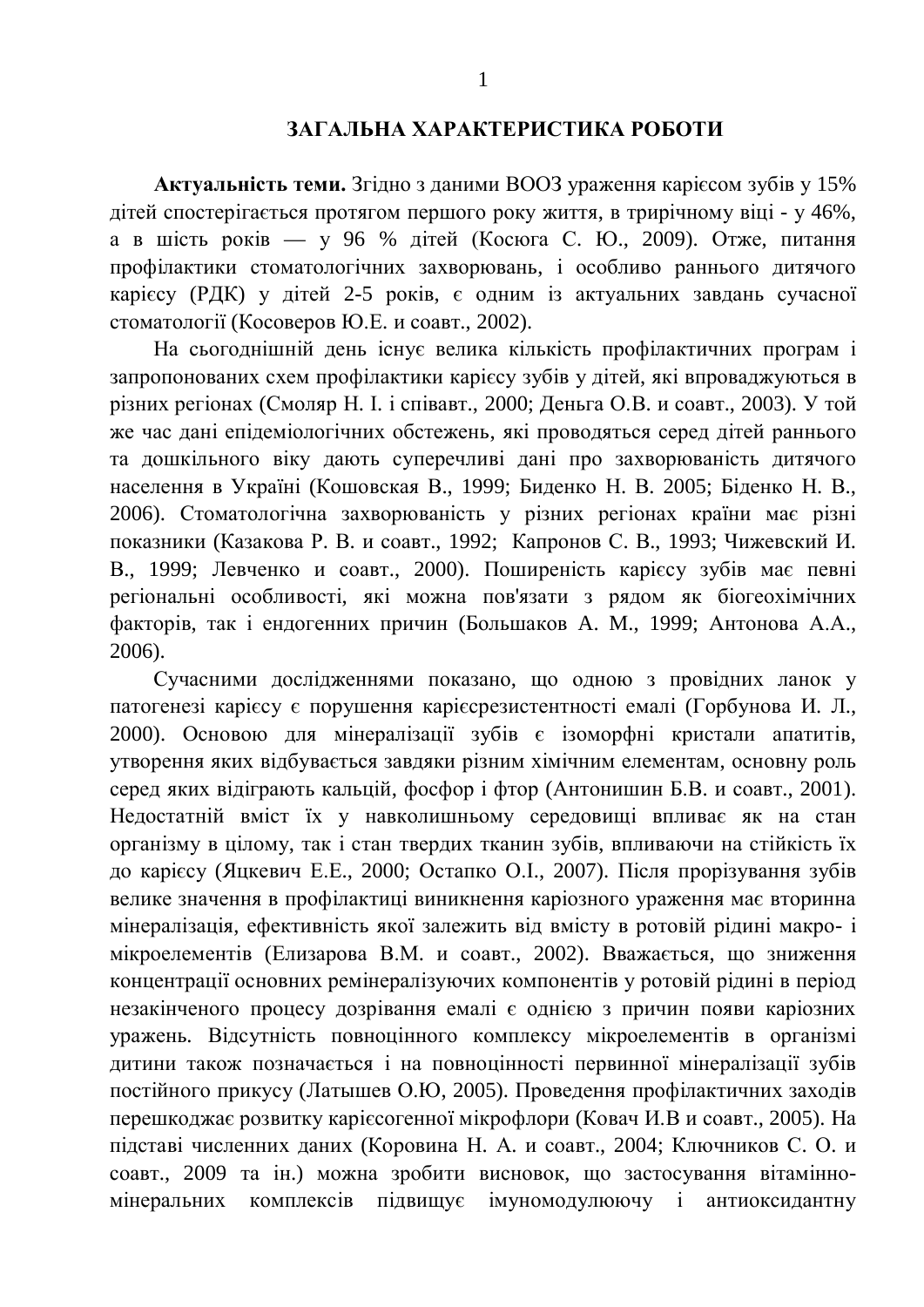активність в організмі дитини, має протизапальну і адаптаційну дію. Застосування адаптогенів рослинного походження у дітей призводить до значного підвищення загальної і місцевої резистентності організму (Деньга О.В., Иванов В. С., 2003).

Особливу увагу, на наш погляд, необхідно звернути на актуальність первинної профілактики раннього дитячого карієсу (РДК) зубів у дітей 2-5 років шляхом нормалізації адаптаційно-компенсаторних і функціональних реакцій в організмі, де вони недосконалі або порушені, особливо при дефіциті макро- і мікроелементів, включаючи фтор. При цьому, повинна відбуватися оптимізація умов для процесів ремінералізації емалі зубів, підтримки гомеостазу в порожнині рота на самих ранніх етапах патологічного процесу. Kлініко-лабораторне обґрунтування проведення такої профілактики є актуальним завданням стоматології дитячого віку.

Зв'язок з науковими програмами, планами, темами. Дисертація виконана відповідно до плану науково-дослідної роботи ДУ «Інститут стоматології НАМН України»:

- «Удосконалити профілактику та лікування основних стоматологічних захворювань у пацієнтів на тлі зниженої неспецифічної резистентності, обумовленої антропогенними та біогеохімічними макро- та мікроелементозами» (Шифр НДР: НАМН 089.13 № ДР 0113U000532).

Здобувач є виконавцем окремих фрагментів зазначеної теми.

Мета і завдання дослідження. Метою роботи було підвищення ефективності профілактики раннього дитячого карієсу у дітей, які проживають в непромисловому регіоні з низьким вмістом фтору в питній воді, шляхом застосування комплексної поетапної адаптогенної профілактики.

Для досягнення мети були поставлені такі завдання:

1. Вивчити стоматологічний статус і рівень гігієни порожнини рота у дітей 2-5 років в м. Тернопіль.

2. Оптимізувати діагностичний комплекс для оцінки стоматологічного статусу дітей раннього віку (2-5 років).

3. В експерименті на тваринах на моделі карієсу вивчити ефективність розробленої комплексної профілактики раннього дитячого карієсу.

4. Вивчити в клініці ефективність комплексної профілактики раннього дитячого карієсу у дітей, які проживають в непромисловому регіоні з недостатнім рівнем фтору в питній воді.

5. Вивчити біохімічні та біофізичні показники ротової рідини, твердих тканин та пульпи зубів, стан мікрокапілярного русла ясен і їх бар'єрного захисту у дітей 2-5 років в процесі профілактичних заходів.

**Об'єкт дослідження** — ранній дитячий карієс у дітей, які проживають в регіоні зі зниженим вмістом фтору в питній воді.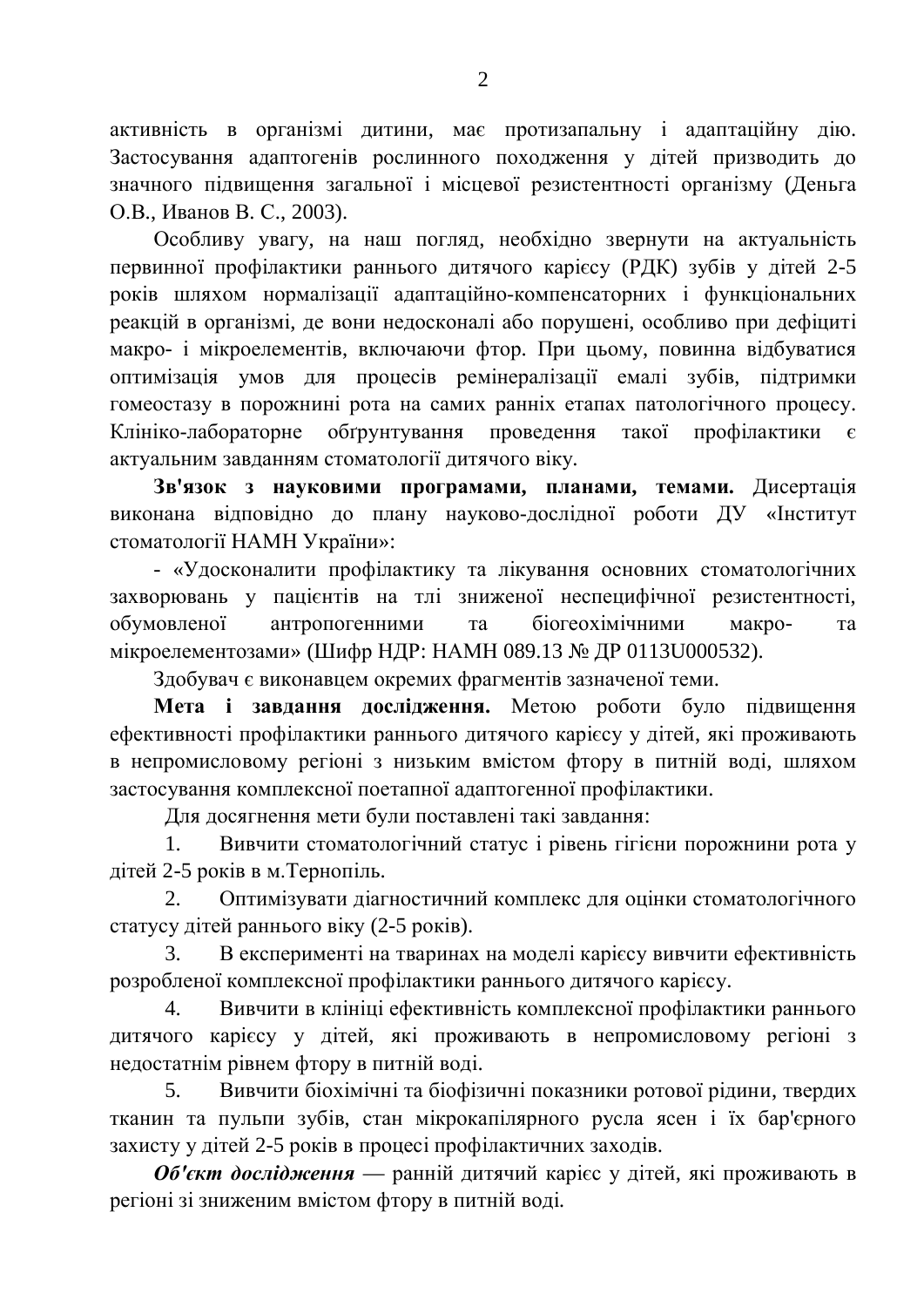**Предмет дослідження** — комплексна профілактика карієсу зубів у дітей раннього віку непромислового регіону зі зниженою концентрацією фтору в питній волі.

Методи дослідження: епідеміологічні — для оцінки поширеності інтенсивності і структури раннього дитячого карієсу в непромисловому регіоні; експериментальні на тваринах — для вивчення механізму дії запропонованої комплексної профілактики на моделі карієсу зубів; клінічні — для вивчення ефективності запропонованого комплексу препаратів для профілактики і лікування карієсу у дітей 2-5 років; *клініко-лабораторні* — для комплексної оцінки безпосередньої та віддаленої дії препаратів на стан твердих тканин зубів, тканин пародонту та ротової рідини у дітей 2-5 років; *статистичні* — для оцінки похибок та достовірності результатів, а також кореляційного аналізу результатів епідеміологічних обстежень.

Наукова новизна отриманих результатів. Вперше систематизовано отримані дані по захворюваності карієсом зубів, рівню гігієни порожнини рота у дітей 2-5 років в регіоні зі зниженим вмістом фтору в питній воді, які показали: у дітей 2-3 років поширеність карієсу зубів склала 65,5 % при інтенсивності 3,1, а в групі з найвищою інтенсивністю карієсу (SiC) індекс кп<sub>з</sub> склав 8,0; у дітей 4-5 років поширеність карієсу склала 70 % при інтенсивності 3,9, а в групі SiC кп<sub>з</sub> склав 8,7 в середньому на одну дитину.

Оптимізовано діагностичний комплекс оцінки стоматологічного статусу дітей раннього та дошкільного віку, що враховує основні ланки патогенезу виникнення карієсу зубів і включає оцінку загального стану організму, його резистентність, гомеорезис ротової рідини, стан твердих тканин зубів і споживання вуглеводів.

Вперше в експерименті на моделі карієсу проведено обґрунтування складу карієспрофілактичного комплексу для дітей раннього і дошкільного віку та показано, що використання препаратів, які коректують метаболічні процеси в дитячому організмі, адаптогенної, антиоксидантної, мембранотропної, антимікробної і антистресової дії, дозволило зменшити кількість каріозних порожнин з 6, 9 ± 0,5 (група порівняння) до 3,3 ± 0,4 (основна група), глибину ураження зубів з 8,6  $\pm$  0,6 (група порівняння) до 3,7  $\pm$  0,6 (основна група), зменшити в 10 разів ступінь дисбіозу (СД) в порожнині рота, знизити активність уреази в 4,3 рази, збільшити активність лізоциму в 2,27 рази, вміст кальцію в ротовій рідині в 1,37 рази і мінералізуючу здатність пульпи тварин в 2 рази.

Показано, що проведення розроблених профілактичних заходів у дітей в 2-3 роки дозволило отримати карієспрофілактичну ефективність в 53,8%, а у 4-5 річних дітей — в 56,8 %.

Вперше показано, що швидкість зростання інтенсивності карієсу зубів кп<sub>з</sub>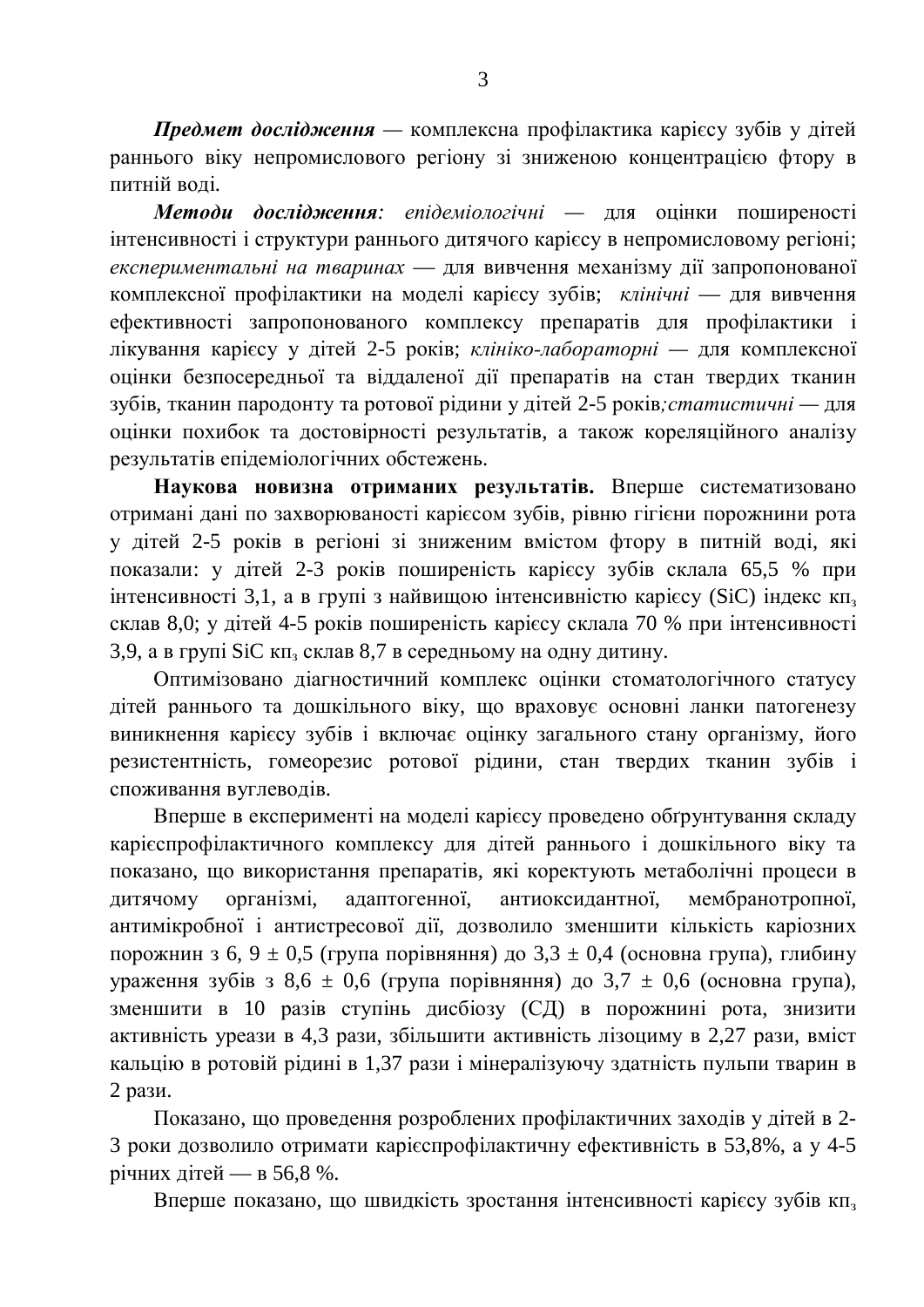у дітей в період з 2-3-х до 4-5-ти років при відсутності лікування становить 0,65 на рік і перевищує цю величину в 2,2 рази у дітей основної групи, що отримували розроблений лікувально-профілактичний комплекс, і диктує необхідність проведення профілактичних заходів вже в ранньому дитячому віші.

Розроблений поетапний лікувально-профілактичний комплекс, що включає полівітаміни, мікроелементи, антиоксидантні, мембранотропні, остеотропні і мінералізуючі препарати, дозволив поліпшити через два роки біохімічні показники ротової рідини у дітей раннього та дошкільного віку: збільшити активність лізоциму в 1,8 раз, знизити активність уреази в 3 рази, а показник ступеня дисбіозу зменшити від 5,71 в початковому стані до 1,04 у 2-3-х літніх і від 4,63 до 1,02 у 4-5-ти літніх дітей, що свідчить про стійке відновлення у них мікробіоценозу в порожнині рота.

Вперше показано, що при низькій концентрації фтору в питній воді низькі в ранньому та дошкільному віці кіслоторезистентність емалі, її електричний опір і функціональна карієспротекторна активність пульпи (ФКПАП), порушення функціонального стану мікрокапілярного русла ясен і збільшення її бар'єрної проникності є факторами ризику виникнення карієсу зубів, які вдається нормалізувати за допомогою розробленого лікувальнопрофілактичного комплексу (в основній групі збільшилися кіслоторезістентність емалі зубів в 1,35-1,72 рази, її електричний опір в 1,9-1,98 рази, ФКПАП в 1,32 рази, нормалізувалася реакція мікрокапілярного русла ясен на жувальне навантаження і покращився її бар'єрна захист профарбовуваність розчином Шилера-Писарєва зменшилася на 8 і 12 % в 2-3 і 4-5 років відповідно).

Практичне значення отриманих результатів. Патогенетично обтрунтовані і сформульовані основні принципи комплексної профілактики раннього дитячого карієсу, розроблено і запропоновано для використання в практиці дитячої стоматології для лікування РДК і тканин пародонта лікувально-профілактичний комплекс, що включає препарати «Алфавіт», «Кальцикор», «Карніель», «Лізодент», «Лецитин», «Біотрит-Дента» і «Квертулін».

Результати роботи впроваджені в клінічну практику відділу епідеміології та профілактики основних стоматологічних захворювань, дитячої стоматології та ортодонтії ДУ «ІС НАМН», «Медичний центр дитячого стоматологічного здоров'я ОНМедУ», Одеської обласної стоматологічної поліклініки та включені в навчальний процес Одеського національного медичного університету.

Особистий внесок автора. Здобувачем спільно з науковим керівником розроблено план роботи, сформульовані мета і завдання дослідження, написані статті. Дисертантом особисто виконано патентно-інформаційний пошук за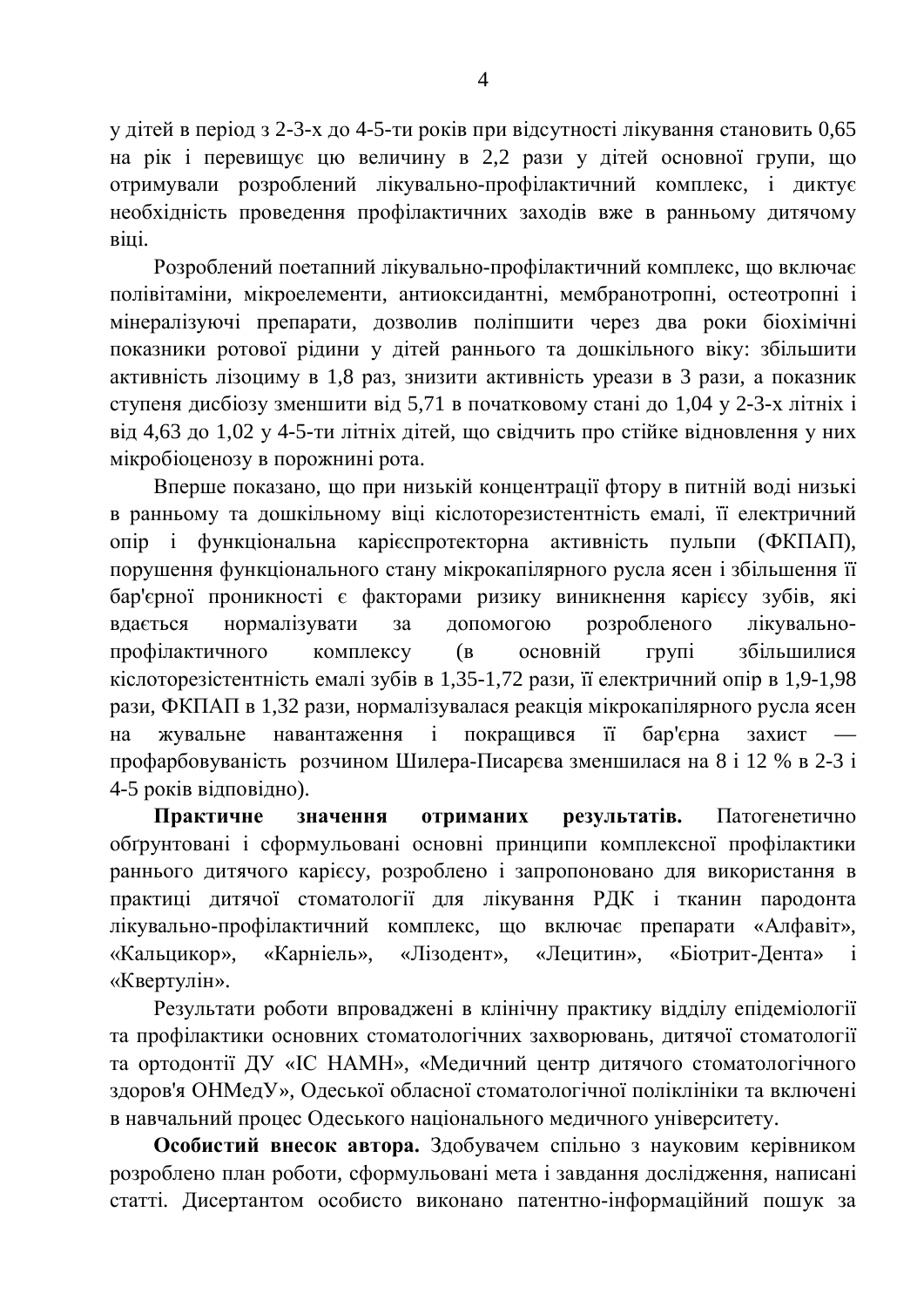темою дисертації, обґрунтовано вибір методів дослідження, самостійно написана дисертаційна робота. Епідеміологічні, експериментальні, клінічні та клініко-лабораторні дослідження виконані автором спільно з співробітниками кафедри стоматології дитячого віку ОНМедУ, відділу епідеміології та профілактики основних стоматологічних захворювань, дитячої стоматології та ортодонтії, лабораторії біохімії, сектора біофізики ДУ «ІС НАМН».

Апробація результатів дисертації. Основні положення дисертаційної роботи представлені та обговорені на науково-практичній конференції з міжнародною участю «Сучасні теоретичні та практичні аспекти клінічної медицини» (для молодих вчених та студентів) (14-15 березня 2013 року, м. Одеса); науково-практичній конференції «Актуальні аспекти профілактики, діагностики та лікування стоматологічних захворювань» (7 лютого 2014 року, м. Одеса); міжнародній науковій конференції студентів та молодих вчених «Сучасні теоретичні та практичні аспекти клінічної медицини» (24-25 квітня 2014 року, м. Одеса).

Публікації. За темою дисертації опубліковано 10 наукових праць, з них 6 статей (5 статей у наукових фахових виданнях України, 1 стаття у науковому виданні Польщі), 1 патент України на корисну модель, 3 тези доповідей на науково-практичних конференціях різного рівня.

Обсяг і структура дисертації. Дисертація викладена на 162 сторінках принтерного тексту, ілюстрована 12 рисунками, містить 35 таблиць. Складається зі вступу, огляду літератури, 4 розділів власних досліджень, аналізу та узагальнення отриманих результатів, висновків, практичних рекомендацій і списку використаної літератури (259 джерел, з них 76 – латиницею).

# **ОСНОВНИЙ ЗМІСТ**

Вивчені нами джерела літератури свідчать про зростання показників стоматологічної захворюваності дітей, починаючи з раннього дитячого віку, незважаючи на проведені лікувально-профілактичні заходи. Слід звернути особливу увагу на погіршення мінералізації постійних зубів, яка відбувається в перші роки життя дитини. При недостатній кількості макро- і мікроелементів, зокрема фтору та його сполук, порушеннях гомеостазу в організмі дитини, відбувається погіршення стану твердих тканин зубів як тимчасового, так і постійного прикусу.

Дана тенденція свідчить про необхідність розробки впровадження комплексних схем профілактики, спрямованих на регуляцію і стабілізацію клітинного метаболізму, корекцію процесів мінералізації, гомеорезіса ротової рідини, посилення антиоксидантної системи, стимулювання адаптаційних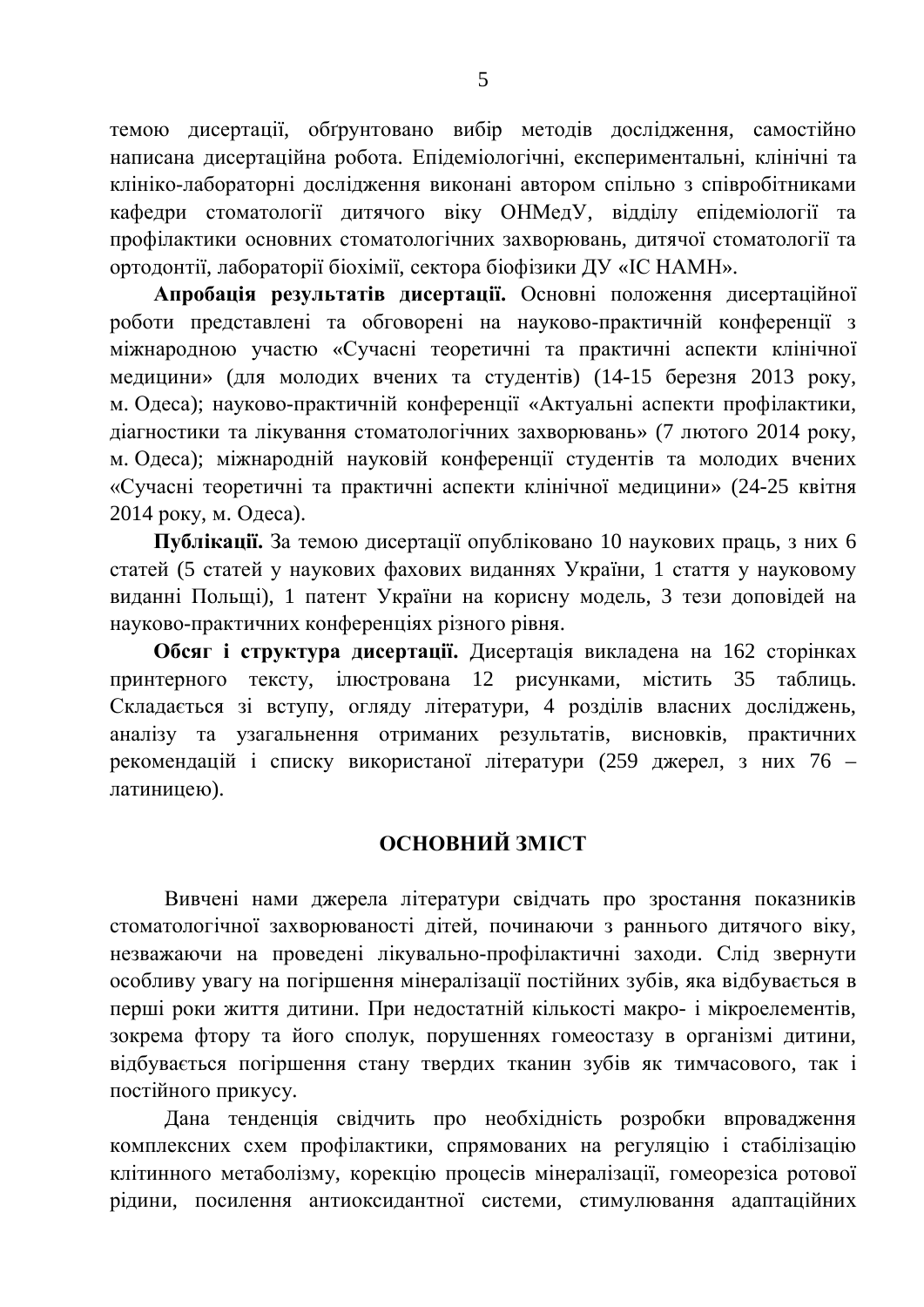можливостей організму, підвищення імунітету і нормалізацію функціональних реакцій в організмі дитини

Матеріали і методи дослідження. Під час проведення стоматологічних обстежень були оглянуті 121 дитина 2-5 років, що проживають в непромисловому регіоні з дефіцитом фтору в питній воді (м. Тернопіль). Всі діти були розділені на дві вікові групи: 2-3 роки (61 дитина) та 4-5 років (60 дітей). У кожній групі були виділені діти з найвищою інтенсивністю карієсу зубів (SiC). У групи були відібрані діти без супутньої патології. Стоматологічне обстеження дітей проводили за методикою рекомендованою ВООЗ при якому оцінювались наступні індекси: поширеність, інтенсивність ураження зубів карієсом і найвища інтенсивність карієсу зубів; рівень гігієни порожнини рота за допомогою індексів Silness-Loe, Stallard; стан тканин пародонта (PMA%), кровоточивість, потреби в лікуванні захворювань тканин пародонта (CPITN). Крім того, у дітей проводилася оцінка стану мінералізації та архітектоніки кісткових тканин, біохімічні параметри ротової рідини, що характеризують мікробну забрудненість в порожнині рота, вміст у ній кальцію і фосфору.

Для патогенетичного обгрунтування та розробки карієс профілактичного комплексу для дітей раннього та дошкільного віку були проведені експериментальні дослідження на щурах на моделі карієсу зубів. Моделювання карієсу проводили за допомогою переведення на карієсогенний раціон одномісячних щурів лінії Вістар. 10 щурів такого ж віку склали інтактну групу (дієта віварію). В якості профілактичних препаратів використовували лікарські засоби і біологічно активні добавки, дозволені до застосування Міністерством охорони здоров'я України. На 1-му етапі (10 днів) внутрішньошлунково у вигляді водної суспензії вводили: «Алфавіт» 200 мг/кг, «Карніель» 0,5 мл / кг, «Кальцикор» 500 мг/кг, зрошення порожнини рота розчином 1:10 зубного еліксиру «Лізодент». На 2-му етапі (10 днів) внутрішньошлунково у вигляді водної суспензії вводили: «Лецитин соняшниковий» 500 мг/кг, «Біотрит-Дента», аплікації на тканини порожнини рота мукозоадгезивним гелем «Квертулін». Профілактику препаратами починали з 1-го дня отримання каріє согенного раціону. Щури були розділені на групи по 10 в кожній: 1 – дієта віварію; 2 – карієсогенний раціон (КР); 3 – КР + профілактичний комплекс. Через 30 днів у щурів збирали слину при пилокарпиновій стимуляції (3 мг/кг) під тіопенталовим наркозом (20 мг/кг).

Для оцінки ефективності розробленого лікувально-профілактичного комплексу в поглиблених дослідженнях брало участь 58 дітей. Діти були розділені на дві групи: 2-3 роки 28 осіб (основна група — 15 дітей, група порівняння — 13) і 4-5 років 30 осіб (основна група — 15 осіб, група порівняння — 15). Була проведена запропонована комплексна діагностика стоматологічного статусу, що включала в себе основні ланки патогенезу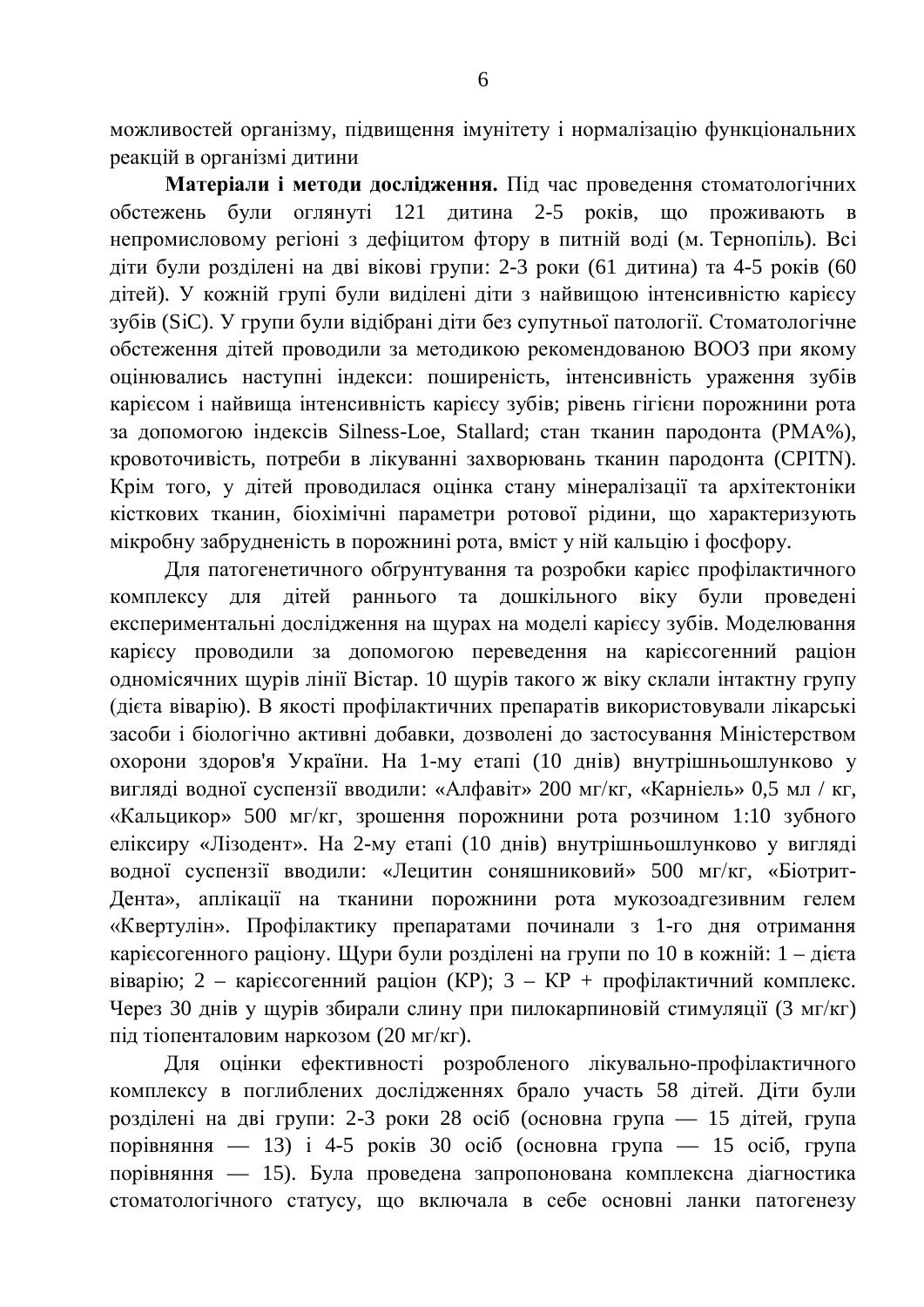виникнення карієсу зубів: загальний стан організму оцінювався за даними про приналежність дитини до тієї чи іншої групи здоров'я; рівень неспецифічної резистентності оцінювався по зарядовому стану клітин букального епітелію (КБЕ), активності лізоциму, уреази, ступеню дисбіозу (СД); мінералізуюча здатність ротової рідини (по мікрокристалізації її висушеної краплі, міцелярності та рівню кальцію і фосфору).

Дітям групи порівняння проводили тільки базову терапію (санація порожнини рота і професійна гігієна). Для дітей основної групи крім базової терапії була запропонована комплексна схема профілактики, яка складалася з двох етапів (табл. 1). Двоетапність запропонованого комплексу профілактики повинна забезпечити нормалізацію на І-му етапі нормалізацію процесів дентіно- і амелогенеза, а на наступному етапі утворення повноцінних гідроксиапатиту і гідроксіфторапатиту.

Таблиця 1

| Назва     | Строки застосування,              | Механізм дії                                               |
|-----------|-----------------------------------|------------------------------------------------------------|
|           | дозування                         |                                                            |
| 1         | $\mathcal{D}_{\cdot}$             | 3                                                          |
| «Алфавіт» | 1-й місяць,                       | комплекс полівітамінів і мікроелементів, підтримання       |
|           | по 1 т. 3 р. на день,             | імунного захисту, підвищення фізичної і розумової          |
|           |                                   | працездатності, нормалізації обміну речовин                |
| Кальцикор | 1-й місяць 20 днів                | антиоксидантний, мембранопротекторний, пребіотичний,       |
|           | 2-3 роки $-$                      | остеотропний, антистресовий                                |
|           | по 1 т. 2 р. на день              |                                                            |
|           | 4-5 років -                       |                                                            |
|           | по 1. т 3 р. на день              |                                                            |
| Карніель  | 1 місяць                          | корекція метаболічних процесів, активує                    |
|           | 0,25 мл/кг 1 р. на день           | жировий обмін, підвищує апетит.                            |
| Лізодент  | 1 місяць                          | антимікробний, антивірусний, протизапальний,               |
|           | 1:10 зрошення                     | ранозагоювальний, імуностимулюючий, очищаючий              |
|           | порожнини рота до їжі             |                                                            |
| Лецитин   | 2-ий місяць                       | мембранотропний, живлення нервової системи, покращує       |
|           | 2-3 роки – $\frac{1}{4}$ ч. ложки | функцію печінки і нирок, перешкоджає утворенню жовчних     |
|           | 1 р. на день                      | каменів, допомагає засвоєнню жиророзчинних вітамінів А,    |
|           | 4-5 років – 1/4 ч. ложки          | $D, E$ i K                                                 |
|           | 2 р. на день                      |                                                            |
| Біотрит-  | 2-ий місяць                       | впливає на механізми мінералізації емалі та дентину зубів, |
| Дента     | 2-3 роки 1т. 1р. на день          | нормалізує мінеральний обмін в крові                       |
|           | 4-5 роки 1 т 2р. на день          |                                                            |
| Квертулін | 2-ий місяця                       | антиоксидантний, мембраностабілізуючий і                   |
|           | в капу гель на ніч                | радіопротекторний препарат, капіляростабілізуюча і         |
|           |                                   | протизапальна дія                                          |

Комплекс профілактики і лікування раннього дитячого карієсу зубів **у** дітей 2-5 років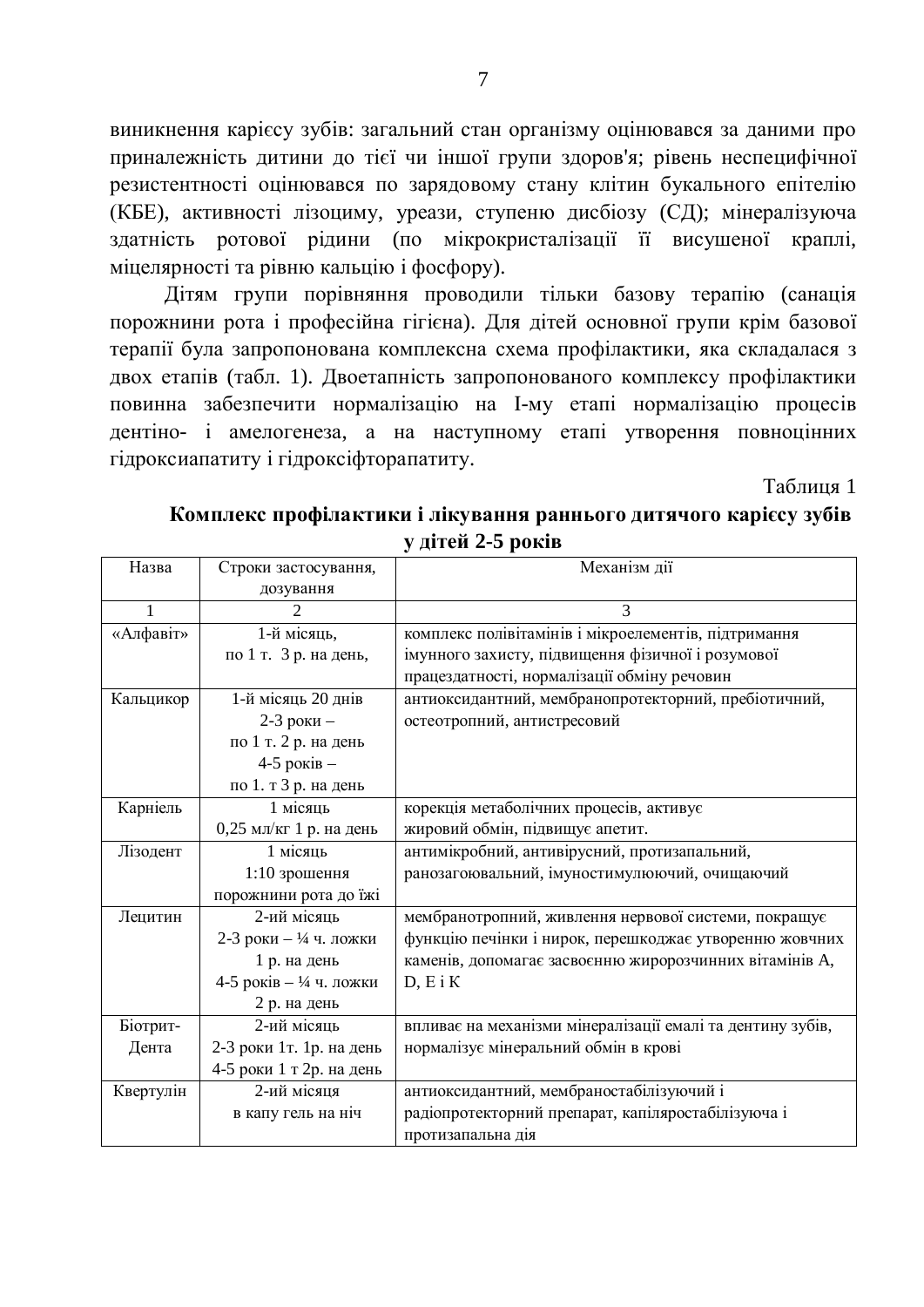У поглиблених дослідженнях клінічна оцінка проводилася в початковому стані, через 6 місяців, через 1 рік, 1,5 року, 2 роки і включала: оцінку стану твердих тканин зубів (кп<sub>з</sub>, кп<sub>п</sub>, КПВ<sub>з</sub>, КПВ<sub>П</sub>), стану тканин пародонта (РМА%, iндекс кровоточивостi) i стану гiгiєни порожнини рота (iндекси Silness-Loe, Stallard) (Хоменко Л.А., 2000).

Результати обстеження заносилися в карти, розроблені в ДУ «ІС НАМН» в яких, крім зазначених показників фіксувалися наявність флюорозу, зубощелепних аномалій, потреба в ортодонтичному лікуванні, ступінь үраження слизової оболонки порожнини рота, розраховувалась карієспрофілактична ефективність за 2 роки спостереження (редукція карієсу). Крім того, проводився розрахунок індексу найвищої інтенсивності карієсу зубів (SiC) (30% дітей всієї групи з найбільшим показником КПЗ), оцінка ускладнень карієсу в структурі індексів кп<sub>з</sub> і кп<sub>п</sub>, визначалося кількість дітей з низькою, середньою і високою інтенсивністю ураження карієсом зубів.

В експерименті через 30 днів у щурів всіх трьох груп збирали слюну, після чого тварин виводили з експерименту. В зубах визначали глибину ураження карієсом, кількість каріозних порожнин на 1 щура, а також ступінь атрофії альвеолярного відростка (Терешина Т. П. і співавт., 2003). Активність фосфатаз в пульпі зубів визначали по гідролізу пара-нітрофенілфосфата (Левицький А. П. и співавт., 2005). У ротовій рідині досліджували активність уреази (Гаврикова Л.М., Сегень И.Т., 1996), активність лізоциму (Левицький А. П., 2005), ступінь дисбіозу (Левицький А. П. и співавт., 2005), вміст кальцію і фосфору (Горячковский А. М., 2005). Забір тканин ясен для біохімічних досліджень та підготовка препаратів проводилася за загальноприйнятою методикою.

Денситометричні дослідження проводилися за допомогою денситометра Osteo Syst SONOST 2000 (Корея) (Поворознюк В. В., 2003). При цьому визначалися: SOS — швидкість поширення ультразвукової хвилі через п'яткову кістку, що залежить від щільності та загальної мінералізації кістки; BUA широкосмугове затухання ультразвукової хвилі, яке відображає кількість, розміри і просторову орієнтацію трабекул кісткової тканини, тобто її архітектоніку; BQI,% — індекс якості кістки, що розраховується за показниками SOS і BUA.

Оцінка рівня функціональних реакцій в порожнині рота відповідальних за гомеорезис проводилася за коливаннями величини рН ротової рідини в окремих її пробах (Дєньга О.В. з співавт., 2010). При цьому значення величини ДрН, що дежать в інтервалі 0,2-1,0 відповідають зазвичай низькій каріє срезистентності, а значення 0,01-0,1 — високій каріє срезистентності.

Ефективність мінерализуючої функції ротової рідини залежить не тільки від її складу, але і від її структури (Леонтьев В. К., Галиулина М. В., 1991).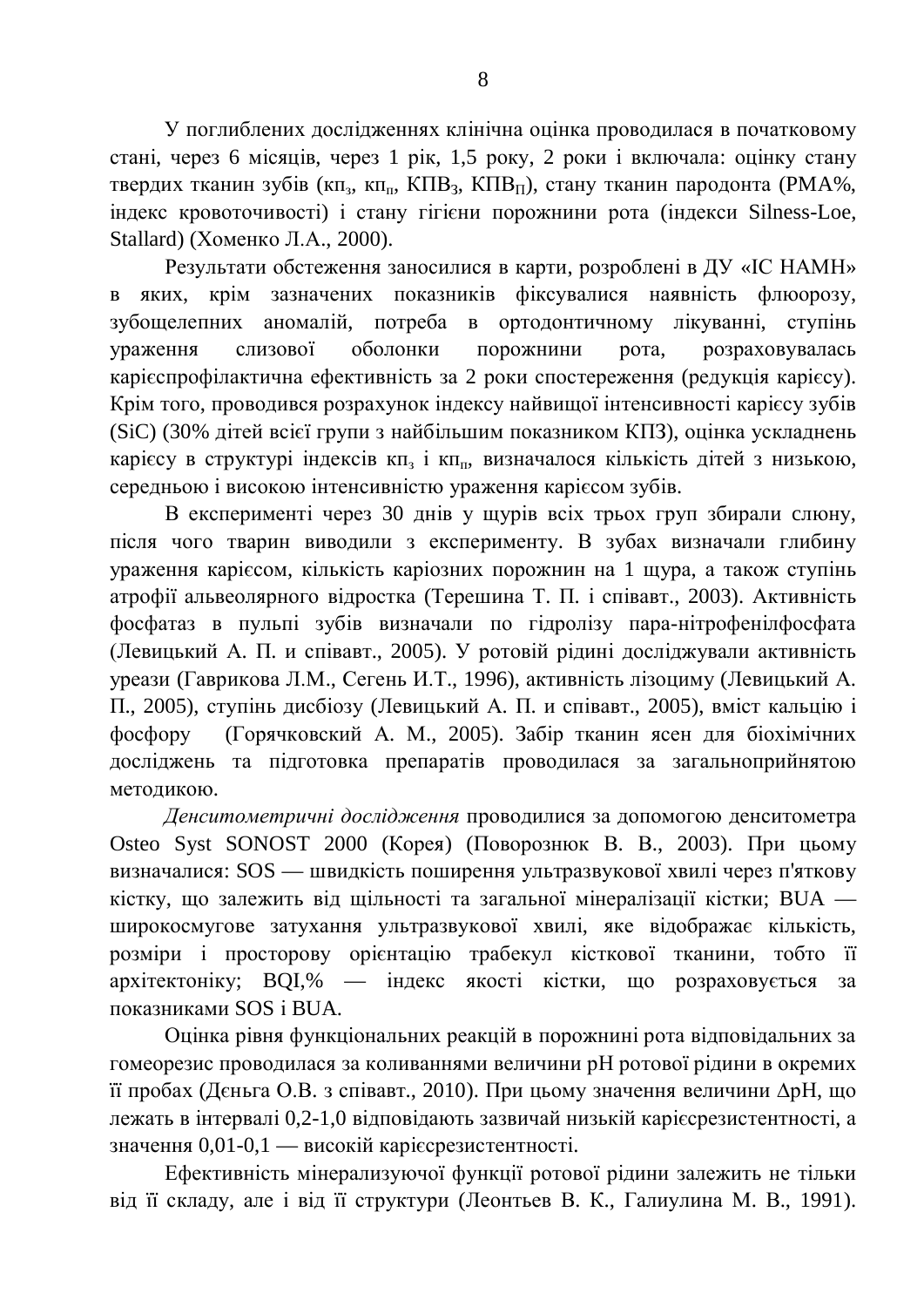Мицелярність і мінералізуюча здатність ротової рідини визначалися по частотній залежності повного електричного її опору (електричного імпедансу) (Деньга О.В., 1997). При цьому, розраховувався коефіцієнт дисперсії Кд, як відношення імпедансу на низькій частоті (1-10 Гц) Z<sub>1</sub> до цієї величини на частоті (1000 Гц)  $Z_2$ . Виміри проводилися за допомогою автоматичного вимірювального мосту.

Спектроколориметрична оцінка кислоторезистентності твердих тканин зубів проводилася за насиченістю їх колірного забарвлення після обробки 0,1% розчином HCl і потім розчином метиленової сині (ТЕР-тест) (Дєньга О.В., Дєньга Є. М., 2006). Виміри проводилися за допомогою спектроколориметра типу «Пульсар».

*Eлектропровідність* емалі зубів (електрометричний показник) оцінювалася за допомогою приладу Дент-Ест (Леонтьев В. К. и соавт., 1988).

Оцінка функціональної карієспротекторної реакції пульпи при кислотному навантаженні на емаль зубів (Деньга О.В., 2000; Деньга О.В., Деньга Э. М., 2003) проводилася по збільшенню при цьому на певний час електричного імпедансу твердих тканин зубів. Виміри проводилися на частоті 1000 Гц за допомогою автоматичного вимірювального моста.

Дослідження стану мікрокапілярного русла ясен і ступеня їх запалення проводили спектроколориметричним методом (Дєньга О.В. і співавт., 2009 року; Дєньга О.В. і співавт., 2010). У разі інтактного пародонту жувальне навантаження (ЖН) завжли викликає збільшення на певний час кровонаповнення мікрокапілярного русла в артеріальній і венозній частині. При наявності запальних процесів, в тому числі і прихованих, в тканинах пародонта кровообмін у капілярному руслі під дією жувального навантаження зменшується і залежить від ступеня запалення. При цьому відзначається підвищена бар'єрна проникність для барвників розчину Шилера-Писарєва (Ш-П). Виміри проводилися за допомогою спектроколориметра типу «Пульсар».

При статистичній обробці отриманих результатів для оцінки їх похибки та достовірності використовувалася комп'ютерна програма STATISTICA 6.1. Крім того, був провед статистичний аналіз результатів епідеміологічних обстежень (Кобзарь А. И., 2006). Були використані інструменти регресійного аналізу (Фёрстер Э., Ренц Б., 1983) і проведено порівняння показників стоматологічного статусу і денситометрії дітей 2-3-х і 4-5-ти років м. Тернопіль з іншими регіонами України.

Результати та їх обговорення. Нами були обстежені 121 дитина у віці 2-5 років м. Тернопіль, де концентрація фтору в питній воді знижена в порівнянні з нормою. Результати, проведеного обстеження свідчать про те, що у дітей 2-3 років поширеність карієсу становить 65,6 % (40 осіб) і відповідає високому показнику по градації ВООЗ. Інтенсивність карієсу у дітей даного віку — 3,1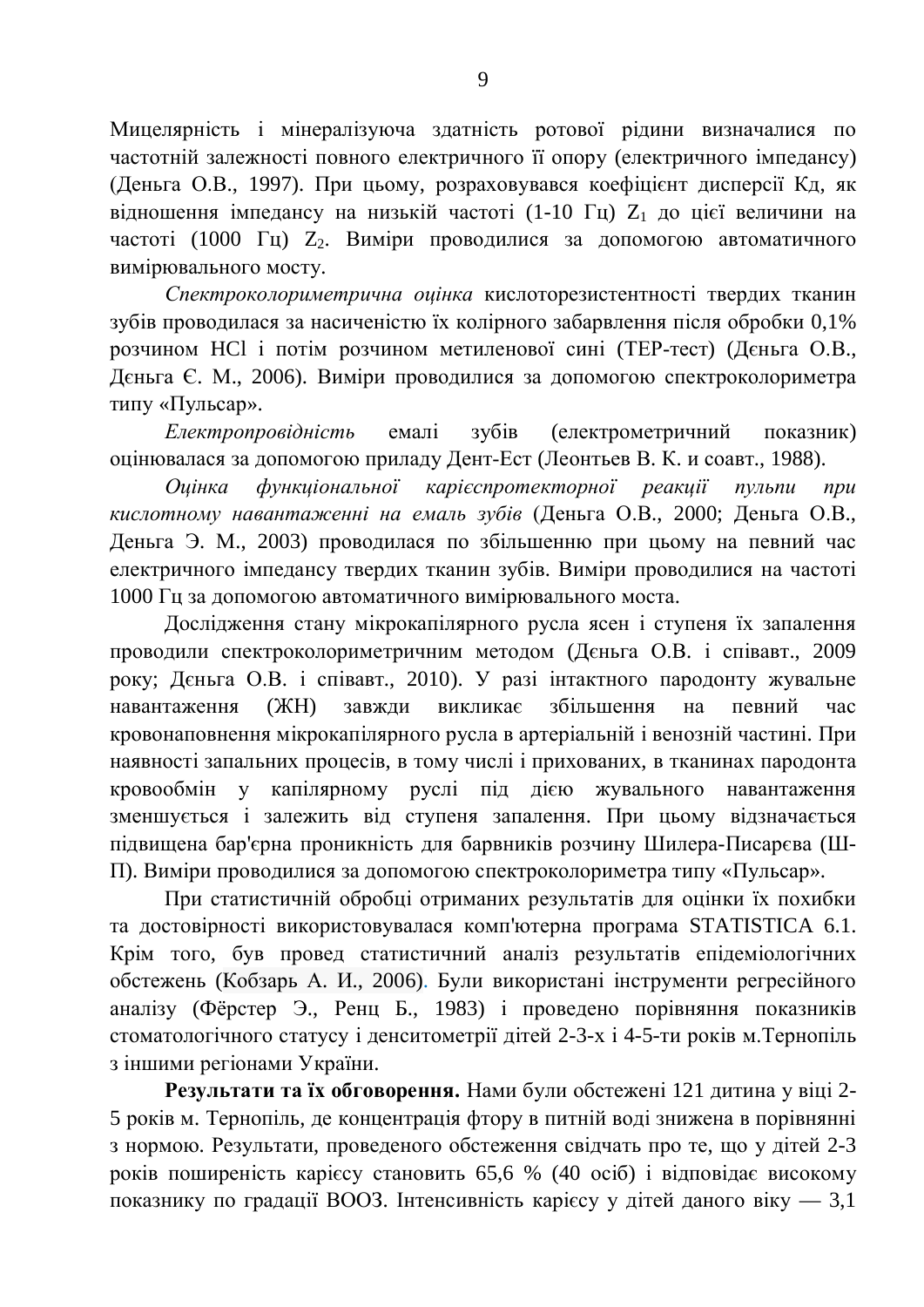(середня по градації ВООЗ). У групі SiC вона становить 8,0 (висока). Низька ступінь ураження карієсом зубів спостерігалася у 57,5% дітей. Середній ступінь ураження зубів був у 13% дітей; високий — у 29,5 % дітей. У групі дітей 4-5 років поширеність карієсу була масовою і становила 70% (42 дитини). Iнтенсивність карієсу становила – 3,9, а в групі SiC – 8,7 балів.

При аналізі даних показників видно, що поширеність карієсу зубів у дітей 4-5 років в порівнянні з дітьми 2-3 років вище на 4,4 %, інтенсивність карієсу була вище на 0,8 бала. У групах SiC у дітей 2-3 років інтенсивність карієсу була більше в 2,6 рази в порівнянні з усіма обстеженими, а в групі дітей 4-5 років в 2,2 рази. У дітей 4-5 років низький ступінь ураження карієсом зубів спостерігався у 30% дітей, середній також у 30% і високий — у 40% обстежених. При аналізі стану твердих тканин зубів було встановлено, що у дітей 2-3 років показник кп<sub>п</sub> дорівнює 3,32. У структурі індексу кп<sub>п</sub> компонент «к» становить 98 % і відповідає показнику 3,26, а компонент «п» — 2 % і дорівнює 0,05. Кількість зубів з ускладненим карієсом становила 0,92 %. У дітей групи SiC при інтенсивності ураження 8,95 зуба, компонент «к» дорівнював 8,8, що становить 98,6 %, а компонент «п» відповідав показнику 0,11, що становить 1,4%. Ускладнення в структурі «к» зустрічаються в 1,9 % випадків. У групі дітей 4-5 років інтенсивність і структура ураження мають значення кп<sub>п</sub> — 4,2, компонент «к» — 4,1 (97,5 %), компонент «п» — 0,26 (2,5%), ускладнення в структурі компонента «к» зустрічаються в 1,5 % випадків. У групи SiC цього віку інтенсивність ураження становить — 9,4 бала, компонент «к» — 8,3 (94,8%), компонент «п» — 0,4 (5,2%), ускладнення карієсу — 0,15 (2,04%). Ці дані свідчать про збільшення всіх досліджуваних показників в групі 4-5-ти річних дітей, крім компонента «к», який має менше значення за рахунок збільшення кількості запломбованих зубів у дітей даної вікової групи.

Найбільш часто були уражені жувальні поверхні тимчасових зубів в обох групах дітей – у 2-3 літніх в 59,16%, а у 4-5 літніх в 35,77 % випадків. Далі по частоті ураження йшли контактні поверхні у 2-3 літніх в 15,49 % випадків, а у 4-5 літніх в 19,19 % випадків. У меншій мірі були уражені вестибулярні поверхні зубів. У 2-3 літніх дітей ускладнення складали 0,9 %, а у 4-5 літніх 1,5 %.

Добрий рівень гігієни спостерігався в 33,3% випадків, задовільний — у 50 %, а незадовільний — у 11, 1% дітей.

Показник поширеності симптому запалення (РМА%) по групі 2-3 річних дітей склав 22,7 %. Середня ступінь гінгівіту спостерігалася у 13,7% обстежених, а важка — у 4,5 %. У дітей групи SiC легка і середня ступінь запалення зустрічалися у 40 % випадків, важка — у 20 %. У дітей 4-5 років індекс Parma в середньому по групі склав 56 %. Поширеність симптому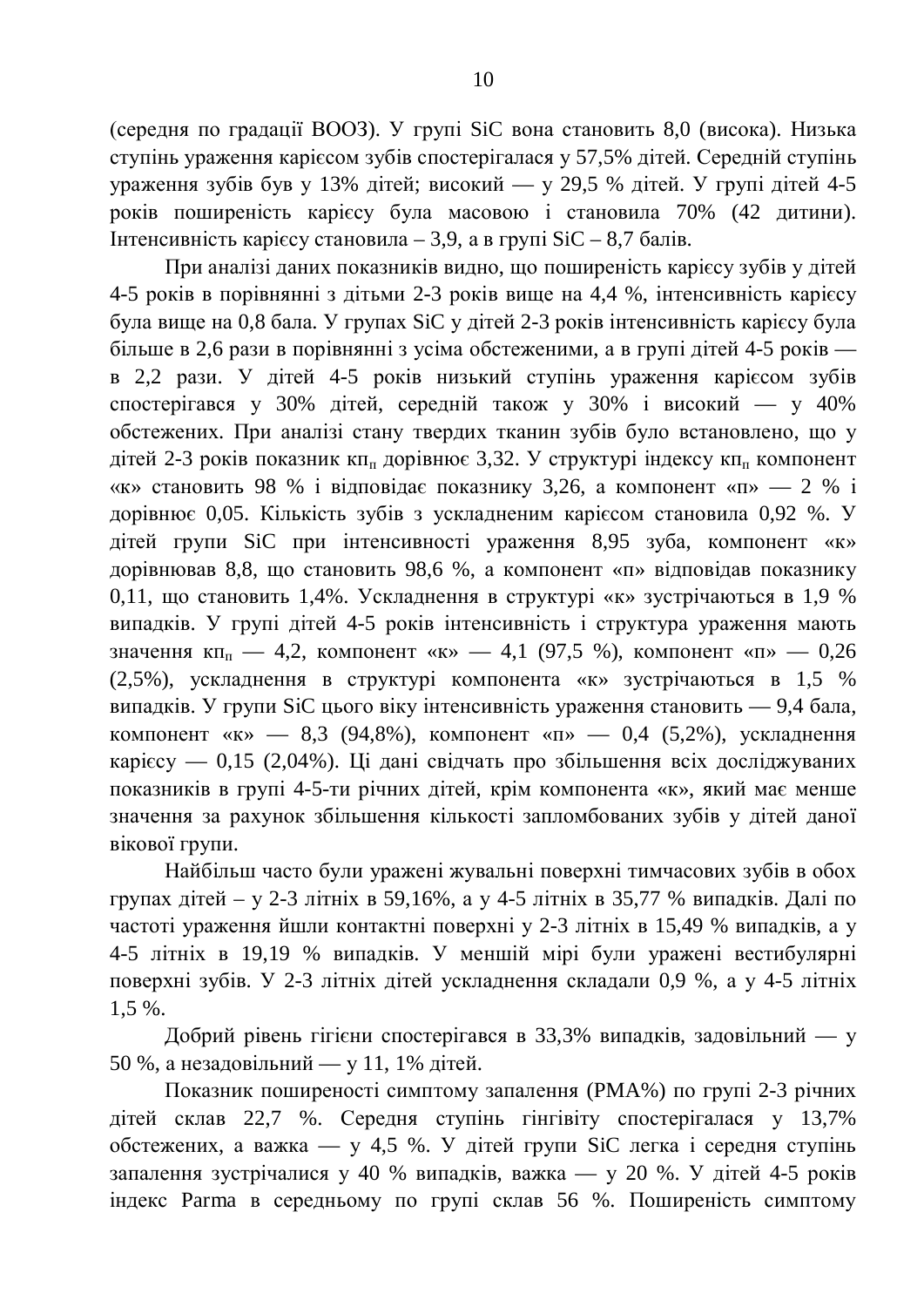запалення у 4-5 річних дітей в 2,5 рази була більше, ніж у 2-3 літніх. Кількість дітей з важким ступенем гінгівіту групи SiC склала 50 %, що в 2,5 рази перевищує цей же показник у дітей групи SiC 2-3 річного віку. Показник кровоточивості у дітей 4-5 років в 4,1 рази був вище, ніж у 2-3 літніх.

Було проведено регресійний аналіз показників стоматологічного статусу, біохімічних показників ротової рідини та стану кісткових тканин дітей 2-5 років різних регіонів України. Проведені дослідження показали, що індекси кп<sub>з</sub> і кп<sub>п</sub> у дітей у віці 2-3 роки в м. Тернопіль вище, ніж в інших розглянутих регіонах без принципових відмінностей. Показник стану тканин пародонта РМА% у дітей 4-5 років м. Тернопіль був значно вище середнього по Україні, однак у віці 2-3 роки такої картини не спостерігається. Апроксимовані залежності інтенсивності карієсу від стану гігієни порожнини рота в різних регіонах України показали, що найбільший ризик виникнення РДК у віці 2-3 років, пов'язаний з погіршенням рівня гігієни порожнини рота (індекс Silness-Loe), був в м. Тернопіль і в екологічному стандарті України смт. Щебетовці. Причому ця залежність кп<sub>з</sub> від рівня гігієни була понадлінійною, що свідчить про нестійкість захисних систем організму у цих дітей до виникнення РДК. У той же час в 4-5-ти річному віці така понадлінійна залежність спостерігається вже для промислових регіонів, таких як Запоріжжя та Одеса.

У групах з найвищою інтенсивністю карієсу (SiC) індекси кп<sub>з</sub> і кп<sub>п</sub> в 2-3 роки були в 18-20 разів вище ніж в середньому по групі, а в 4-5 років — в 7,7 рази вище, що, на наш погляд, пояснюється поступовим становленням і поліпшенням захисних систем організму дітей в більш старшому дошкільному віці. Відмінність показників групи SiC рівня гігієни, РМА%, проби Шилера-Писарєва від середніх показників по групі дітей також зменшувалася зі збільшенням віку від 2-3 до 4-5 років. Аналогічна ситуація спостерігалася для показників денситометрії (SOS, BUA) і активності лізоциму ротової рідини. Була створена математична модель, що прогнозує рівень ураження карієсом зубів дітей у віці від 2 до 5 років при різному рівні гігієни порожнини рота і регіону проживання (промислові регіони — Дніпропетровськ, Запоріжжя, Одеса та непромисловий — Тернопіль). В якості аргументів моделі були взяті показники гігієни Silness-loe, регіон проживання та вік.

Знаходження щурів на каріє согенному раціоні протягом місяця призвело до значного збільшення кількості каріозних порожнин у тварин — на 32,7 %  $(p<0,05)$ , а глибини порожнин — на 41,0% (р <0,02). Проведення у щурів 3-ї групи двохетапної профілактики ефективно перешкоджало розвитку каріозного процесу. При цьому досліджувані показники карієсу були достовірно знижені не тільки по відношенню до рівня у щурів, які перебували на карієсогенному раціоні (р<sub>1</sub> <0,001), але і в порівнянні з інтактними тваринами. Каріє согенний раціон викликав в пульпі зубів достовірне зниження активності лужної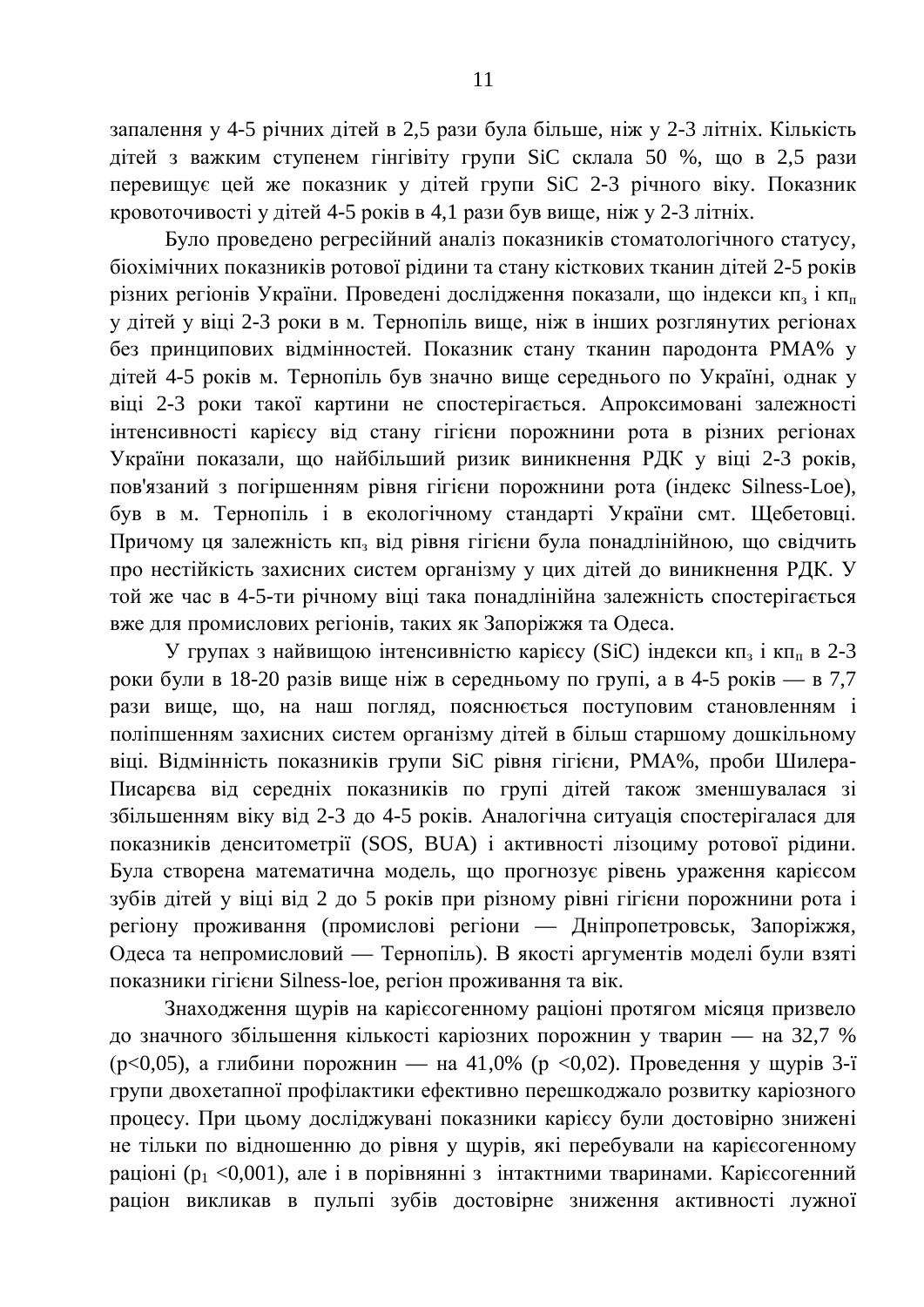фосфатази (ЛФ) на 29,7% (p<0,02) і одночасне збільшення активності кислої фосфатази (КФ) на 40,0 % (p<0,001), за рахунок чого індекс мінералізації пульпи (ЛФ/КФ) щурів 2-ої групи знизився майже в 2 рази, що говорить про посилення процесів демінералізації. Введення щурам 3-ої групи лікувальнопрофілактичних препаратів поряд з гігієною порожнини рота еліксиром «Лізодент» і місцевим застосуванням гелю з «Квертуліном» повністю запобігало зміни активності фосфатаз пульпи, індуковані каріесогенним раціоном, які перебували на такому ж рівні, як у інтактних тварин (р>0,1). Тривале споживання щурами карієсогенного раціону призвело також до достовірного зменшення вмісту кальцію в ротовій рідині (р<0,05), що можна пояснити зниженням функціональної активності слинних залоз. Знаходження щурів два тижні на кариесогенной дієті і отримування комплексу препаратів не супроводжувалося зниженням вмісту кальцію в ротовій рідині і зберігалося високим ( $p>0,1$  і  $p_1<0,05$ ). Досліджувана схема профілактики карієсу запобігала зниженню її мінералізуючої функції в карієсогенних умовах, стимулюючи накопичення кальцію в ротовій рідині. У той же час карієсогенний раціон і лікувально-профілактичний комплекс достовірно не впливали на вміст фосфору в ротовій рідині тварин. Активність уреази в ротовій рідині щурів 2-ої групи, які перебували на каріє согенному раціоні, зросла в 10 разів (р<0,001), що говорить про посилення розмноження умовно-патогенної мікрофлори в порожнині рота за рахунок високого вмісту цукру і м'якої консистенції раціону. Введення щурам 3-ої групи лікувально-профілактичних препаратів призвело до зниження активності уреази більш, ніж в 4 рази ( $p_1 < 0.001$ ), підвищило активність лізоциму (антимікробний фермент,  $p<0,01$  і  $p_1<0,002$ ), знизило ступінь дисбіозу в 10 разів. Крім того, профілактичний комплекс практично відновлював приріст маси тіла щурів, яка була знижена через карієсогенний раціон.

Аналізуючи в клініці при проведенні профілактичних заходів показники карієсу зубів можна було відзначити, що у дітей 2-3 років через рік приріст карієсу в групі порівняння був в 1,5 рази, а через півтора року спостережень – в 2 рази більше ніж в основній групі. Карієспрофілактичний ефект у дітей 2-3 років за два роки спостережень за приростом карієсу склав 53,8%. При цьому у дітей 4-5-ти річного віку карієспрофілактичний ефект дорівнював 56,8 %.

Поліпшення рівня гігієни порожнини рота і пародонтологічних показників в основних групах дітей спостерігалося протягом усього дослідження. У дітей 2-3-х років основної групи індекс Silness-Loe відповідно через 1 рік і 2 роки був в 1,65 раз і в 2 рази менше, а індекс Stallard — в 1,62 і в 1,84 відповідно, індекс РМА% через 1 рік зменшився в 1,69 раз, а через 2 роки — в 4 рази. Показники проби Шилера-Писарєва через 2 роки в основній групі були в 2,4 рази менше ніж в початковому стані. У той же час в групі порівняння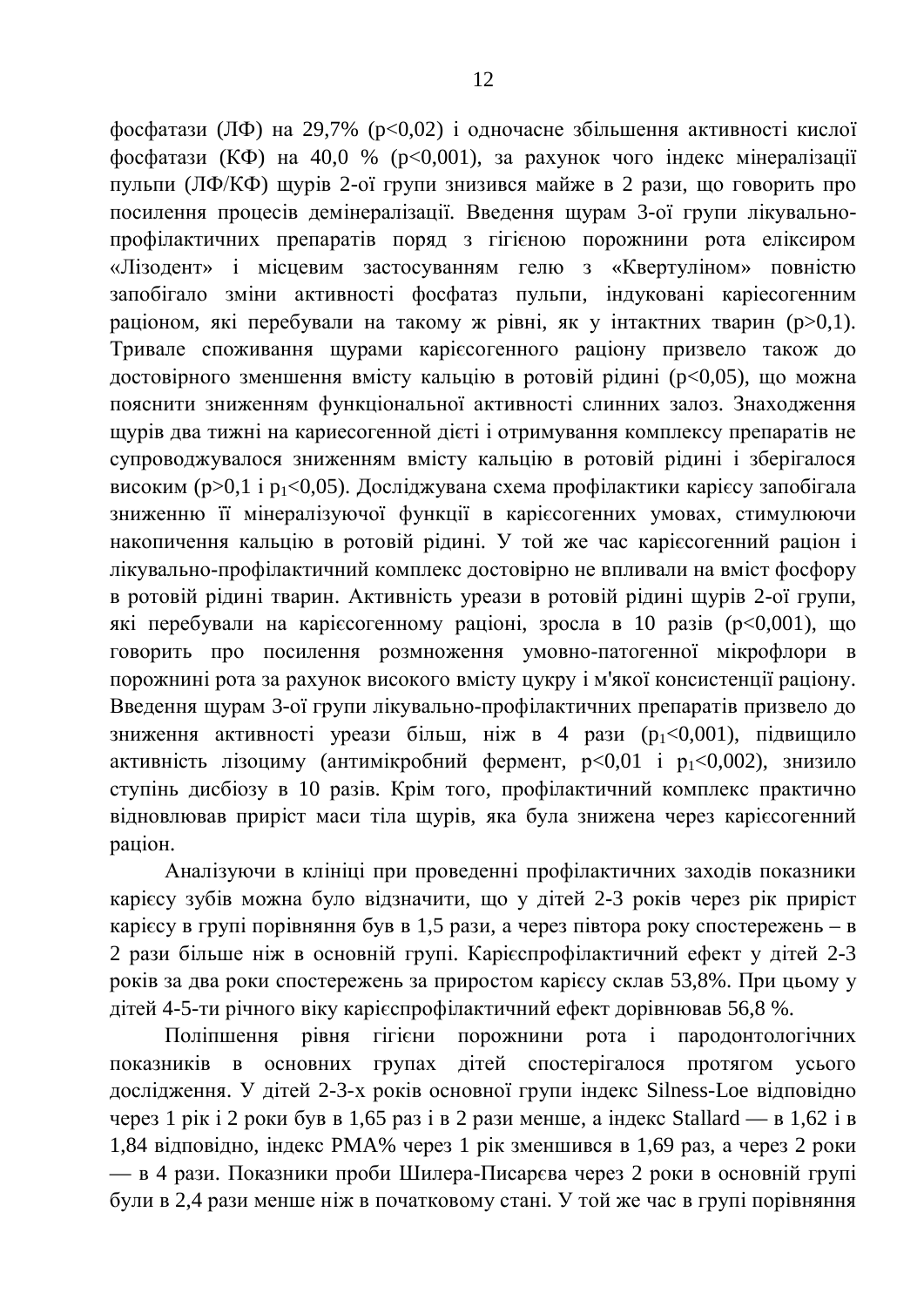всі відповідні показники за 2 роки спостереження зросли. У дітей 4-5 річного віку через рік спостережень стан гігієни порожнини рота в основній групі також покращився: індекс Silness-Loe зменшився на 0,19 балів, індекс Stallard зменшився на 0,20 балів, а в групі порівняння ці показники збільшилися на 0,20 і 0,16 бала відповідно. Показники стану тканин пародонта в основній групі змінилися таким чином: індекс РМА% зменшився в 1,9 рази, індекс проби Шилера-Писарєва — на 0,15 бала, а в групі порівняння ці індекси збільшилися в 1,7 рази і на 0,07 бала відповідно. Через два роки спостережень показники гігієни порожнини рота в основній групі мали такі значення: індекс Silness-Loe зменшився відносно вихідного рівня в 1,8 рази, індекс Stallard зменшився в 1,2 рази. У групі порівняння спостерігалося збільшення даних показників в 1,6 і в 1,2 рази відповідно. Показники стану тканин пародонта в основній групі були наступними: індекс РМА% зменшився в 2,65 рази, індекс Шилера - Писарєва в 1,63 рази. У групі порівняння показник РМА% погіршився в 1,18 рази, а проба Шилера-Писарєва — в 1,02 рази. Отримані результати свідчать про досить високу клінічну ефективність розробленого профілактичного комплексу для  $\overline{\text{I}}$ итей 2-5 років.

Біохімічні дослідження ротової рідини дітей з РДК в початковому стані показали: підвищену активність уреази, ступінь дисбіозу, знижену активність лізоциму, концентрацію кальцію і фосфору у дітей обох вікових груп, що свідчить про недостатній рівень неспецифічної резистентності в порожнині рота. Застосування двохетапного лікувально-профілактичного комплексу в основних групах дітей призвело до збільшення активності лізоциму в ротовій рідині у 2-3-річних в 1,4 рази (р<sub>1</sub><0,002), а у 4-5-річних — в 1,2 рази (р<sub>1</sub>>0,1). Через 2 роки активність лізоциму в групі дітей 2-3 роки перевищувала вихідне значення в 1,48 рази, а в групі 4-5 років — в 1,83 рази. При цьому у 2-3-річних дітей активність уреази зменшилася на 70%, а у 4-5-ти літніх — на 69,5%.

Показник ступеня дисбіозу у 2-3-х річних дітей з РДК був збільшений в 5-7 разів, а у 4-5-річних більш ніж в 4 рази в порівнянні з нормою, що відповідає клінічній субкомпенсованій стадії захворювання. Призначення профілактичного комплексу дітям основних груп сприяло нормалізації СД в порожнині рота незалежно від віку.

Після проведення першого курсу профілактики (через півроку) в ротовій рідині дітей основних груп намітилася тенденція до збільшення концентрації кальцію. Через рік (після проведення двох профілактичних курсів) вміст кальцію в ротовій рідині підвищився в 2,3 рази у 2-3-річних ( $p_1 < 0.001$ ) і в 1,9 рази у 4-5-річних дітей (р<sub>1</sub><0,002) в порівнянні з вихідним рівнем. Високі концентрації кальцію в ротовій рідині дітей основних груп зберігалися протягом усього терміну спостереження. Концентрація фосфору в ротовій рідині 2-3 річних дітей основної групи з РДК через 2 роки спостережень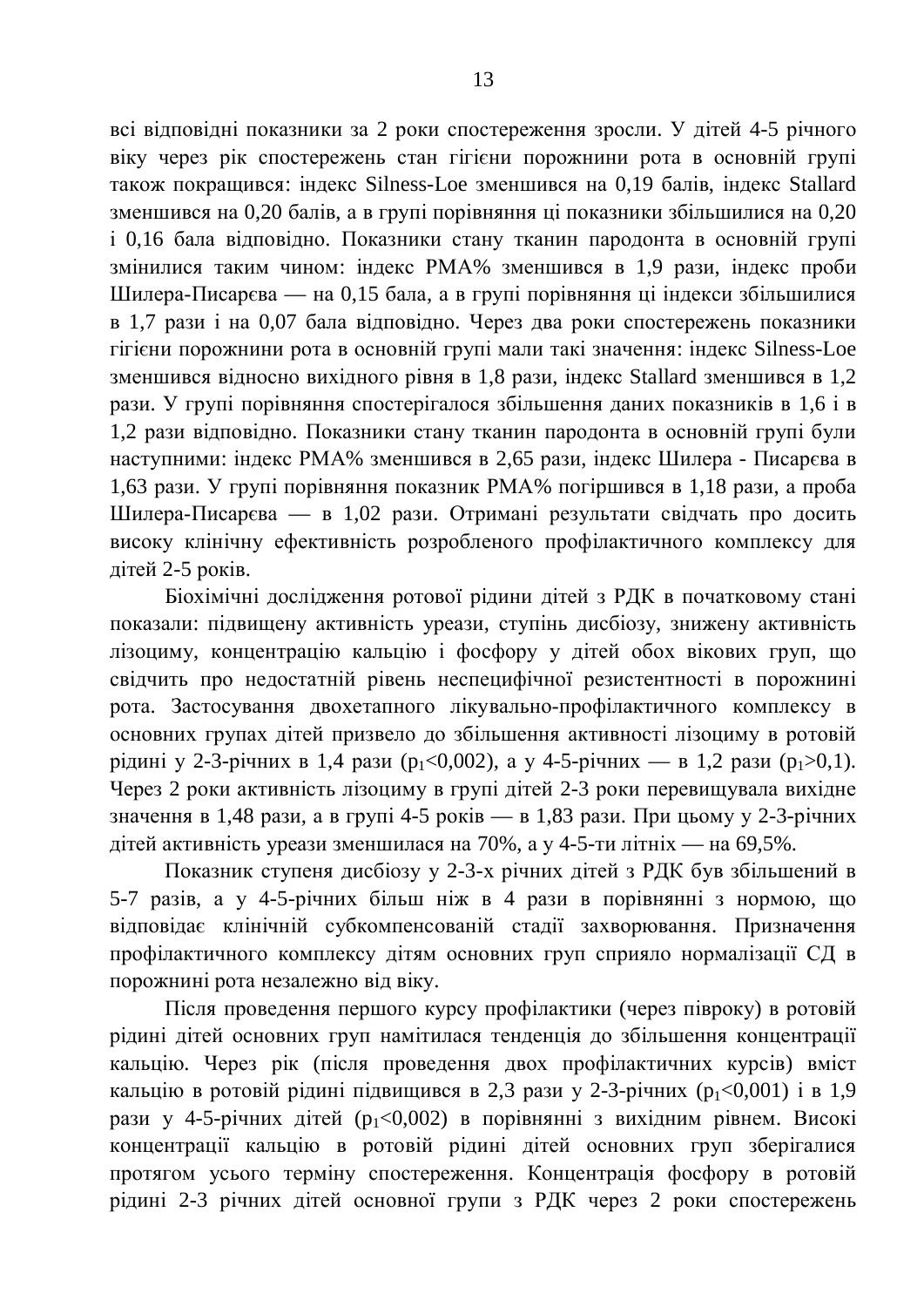збільшилася в 1,38 рази в порівнянні з вихідним станом, а у 4-5 річному віці в 1,47 рази. У групах порівняння концентрація фосфору і кальцію достовірно не змінювалися.

Розроблений лікувально-профілактичний комплекс для дітей з РДК регіону зі зниженою концентрацією фтору в питній воді ефективно стабілізував рН ротової рідини, коливання якого в окремих пробах ( $\Delta$ рН) в обох вікових групах зменшилися в 2 рази, збільшував коефіцієнт дисперсії ротової рідини в 1,55 рази в 2-3 роки і в 1,95 в 4-5 років, що свідчить про поліпшення її міцелярної структури і мінералізуючої здатності. При цьому, тип мікрокрісталлізаціі її поліпшувався з III–IV на II–III.

Спектроколориметрична оцінка результатів ТЕР-тесту показала, що вже через 3 місяці після проведення комплексної профілактики колірна насиченість S забарвлення зубів метиленовою синню в основній групі дітей 2-3 років була на 21 % менша, через рік — в 1,35 разів менше ніж в початковому стані, а у дітей 4-5 років — в 1,72 рази (кислоторезистентність емалі при цьому, відповідно підвищилася). При цьому в основній групі дітей 2-3 років вже через 3 місяці після профілактики електрична провідність емалі зубів зменшилася в 1,3 рази, а в групі дітей 4-5 років — в 1,38 разів. Через рік електрична провідність емалі зубів дітей основної групи 2-3 років зменшилася в 1,9 разів у порівнянні з вихідним станом, а у віці 4-5 років — в 1,98 разів, що пов'язано, очевидно, з поліпшенням її мінералізації та щільності. У групах порівняння в період спостереження зазначені параметри достовірно не змінювалися.

Проведені дослідження електричного імпедансу структури емаль-дентинпульпа-ясна і його зміна при кислотному впливі на емаль зуба, що характеризує функціональну каріеспротекторную активність пульпи, показали, що під дією лікувально-профілактичного комплексу реакція пульпи на кислоту збільшилася в обох основних вікових групах лише в 1, 32 рази. Цей результат свідчить, на наш погляд, про незначну роль пульпи у дітей з РДК щодо захисту твердих тканин зубів від кислотного впливу і незначний вплив профілактичного комплексу в цьому віці на реактивність пульпи.

Проведені спектроколориметричні дослідження показали, що під дією жувального навантаження (ЖН) у дітей з РДК в 2-3 і в 4-5 років відбувається незначне спазмування капілярів як в артеріальній, так і в венозній частині мікрокапілярного русла. Після проведення комплексної терапії в основних групах дітей через 6 місяців спостерігалося у більшості дітей зникнення спазмування капілярів під дією ЖН і збільшення їх кровонаповнення. Це свідчить про певну нормалізацію функціонального стану мікрокапілярного русла у них. Крім того, в основних групах дітей з РДК було показано, що через 12 місяців профарбовуваність ясен в середньому зменшилася в порівнянні з вихідним станом на 7-8 % в 2-3 роки і на 10-12 % у дітей 4-5-ти річного віку,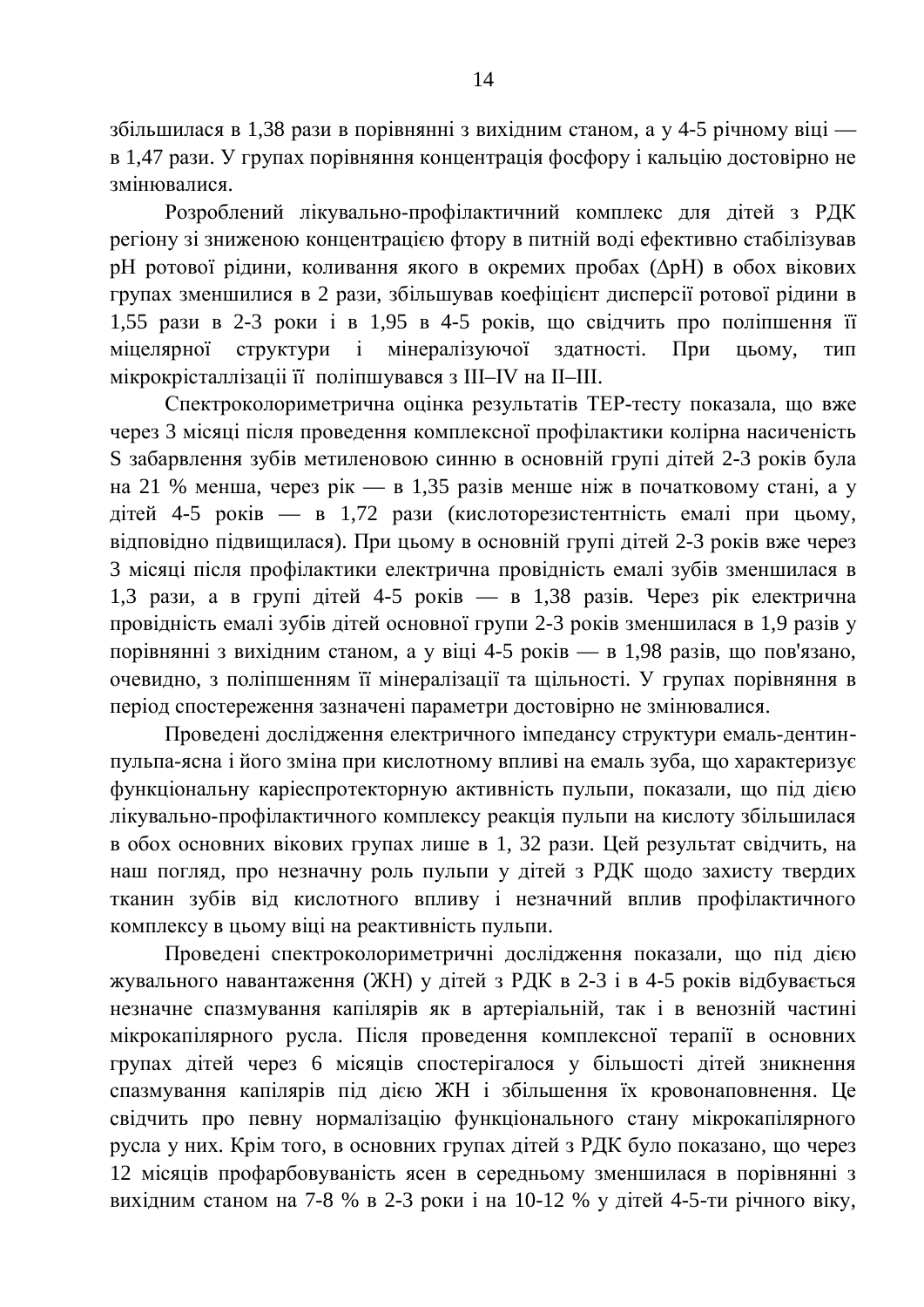що свідчить про нормалізацію захисної бар'єрної системи в тканинах пародонта.

## **ВИСНОВКИ**

У дисертаційній роботі представлено патогенетично, експериментально і клінічно обґрунтоване рішення актуального завдання стоматології дитячого віку — підвищення ефективності профілактики і лікування раннього дитячого карієсу зубів у дітей, що проживають в непромисловому регіоні зі зниженою концентрацією фтору в питній воді, за рахунок проведення комплексних лікувально-профілактичних заходів, в першу чергу, стабілізуючих підвищуючих нестійку неспецифічну резистентність дитячого організму в 2-5 років, нормалізуючих функціональні і адаптаційно-компенсаторні реакції організму, в тому числі, в порожнині рота.

Проведені обстеження дітей 2-5 років в регіоні зі зниженою концентрацією фтору в питній воді показали, що у дітей 2-3 років поширеність карієсу зубів становить 65,6% (по градації ВООЗ - висока), інтенсивність карієсу – 3,1 (середня по градації ВООЗ). У групі SiC вона склала 8,0 (висока). У групі дітей 4-5 років поширеність карієсу була масовою і становила 70%, інтенсивність карієсу становила 3,9, а в групі  $SiC - 8,7$  балів. У групах SiC у дітей 2-3 років інтенсивність карієсу була більше в 2,6 рази в порівнянні з іншими обстеженими, а в групі дітей 4-5 років — в 2,2 рази. Це свідчить про необхідність проведення комплексних профілактичних заходів починаючи з раннього віку.

2. У непромислових регіонах зі зниженою концентрацією фтору в питній воді у дітей 2-3 років спостерігалася більш різка, ніж в промислових, понадлінійна залежність інтенсивності карієсу зубів від рівня гігієни порожнини рота. Це свідчить про необхідність підтримки високого рівня гігієни порожнини рота у таких дітей.

3. Розроблена для дітей 2-5 років математична модель регресійного аналізу, дозволяє прогнозувати рівень ураження карієсом зубів у них при різному рівні гігієни порожнини рота в різних регіонах проживання (промисловий, непромисловий).

4. Проведений на моделі карієсу зубів експеримент у щурів показав, що розроблений лікувально-профілактичний комплекс ефективно знижував кількість каріозних порожнин з 6,9 $\pm$ 0,5 до 3,3 $\pm$ 0,4, глибину ураження зубів з 8,6 $\pm$ 0, 6 до 3,7 $\pm$ 0,6, ступінь дисбіозу в порожнині рота з 33,3 $\pm$ 2,7 до 3,48 $\pm$ 0,2 дпри цьому активність уреази знижувалася в 4,3 рази, а лізоциму збільшувалася в 2,27 раз), збільшував вміст кальцію в ротовій рідині в 1,37 рази і мінералізаційну здатність пульпи тварин в 2 рази.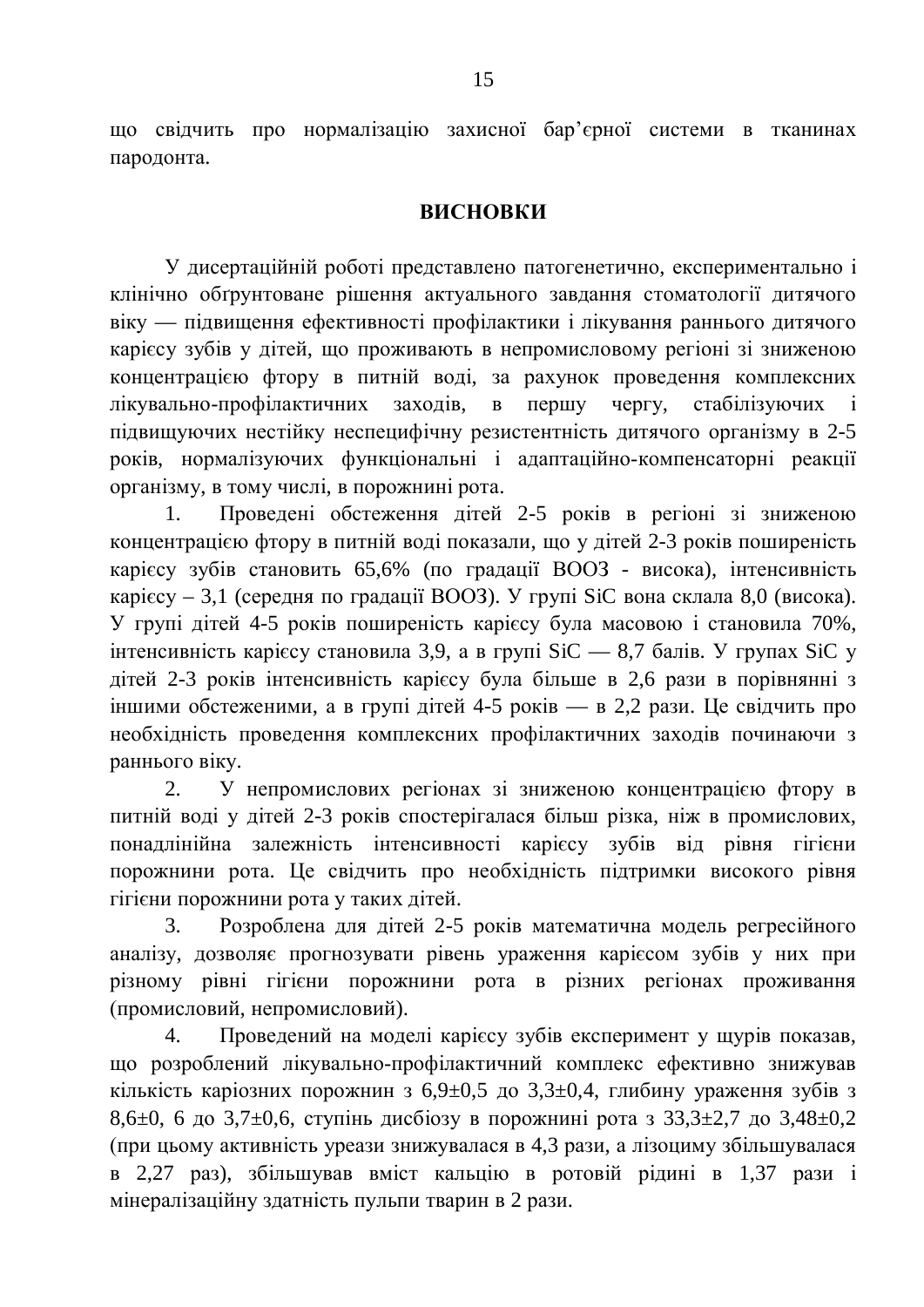5. Карієспрофілактичний ефект у дітей з раннім дитячим карієсом в 2-3 роки за два роки спостережень за приростом карієсу склав 53,8 %, а у дітей 4-5 років — 56,8 %, індекс РМА % зменшився в 4 рази і в 2,65 разів відповідно, а ндекси Silness-Loe i Stallard зменшилися в 1,6 і 1,8 разів.

6. Застосування розробленого карієспрофілактичного комплексу у дітей з раннім дитячим карієсом дозволило знизити у 8 разів відносно групи порівняння ступінь дисбіозу в порожнині рота, в ротовій рідині збільшити активність лізоциму в 1,46-1,83 рази, знизити активність уреази в 2,3-5,1 рази та підвищити більш ніж в 2 рази рівень кальцію.

7. Запропонований комплекс профілактики карієсу зубів у дітей 2-3-х і 4-5-ти років з раннім дитячим карієсом дозволив стабілізувати рН ротової рідини, в 1,55 і 1,91 разів відповідно збільшити коефіцієнт її дисперсії, поліпшити тип мікрокристалізації ротової рідини (з III-IV на II-III), збільшити кислоторезистентності емалі зубів і її електричний опір, а також поліпшити функціональні реакції мікрокапілярного русла ясен на жувальне навантаження (p<0,05) і зменшити профарбовуваність ясен розчином Шиллера-Писарєва в середньому на 7-8 % і на 12 % відповідно.

# ПРАКТИЧНІ РЕКОМЕНДАЦІЇ

1. Рекомендувати при профілактиці і лікуванні раннього дитячого карієсу (2-5 років), крім ремінерализуючої і протимікробної екзогенної терапії, використовувати ендогенно препарати антиоксидантного, адаптогенного *i* антистресового механізму дії, стабілізуючі і нормалізуючі нестійкі в цьому віці захисні системи організму.

2. У регіонах без техногенного навантаження та зі зниженим вмістом фтору в питній воді особливу увагу при профілактиці раннього дитячого карієсу рекомендується приділяти гігієні порожнини рота, особливо у дітей в 2-3 роки.

3. При проведенні профілактики раннього дитячого карієсу слід виділяти групу дітей з найвищою інтенсивністю карієсу зубів (SiC), яка вимагає особливої уваги і диференційованого підходу при цьому.

# СПИСОК ОПУБЛІКОВАНИХ ПРАЦЬ ЗА ТЕМОЮ ДИСЕРТАЦІЇ:

1. Деньга О. В. Экспериментальное обоснование профилактики кариеса зубов у детей дошкольного возраста / О. В. Деньга, В. В. Ковальчук, О. А. Макаренко // Вісник стоматології. – 2014. <sup>–</sup> № 1. – С. 20–24. Автору *ɧɚɥɟɠɢɬɶɭɱɚɫɬɶɜɟɤɫɩɟɪɢɦɟɧɬɿ, ɚɧɚɥɿɡɿɪɟɡɭɥɶɬɚɬɿɜɿɧɚɩɢɫɚɧɧɿɫɬɚɬɬɿ.*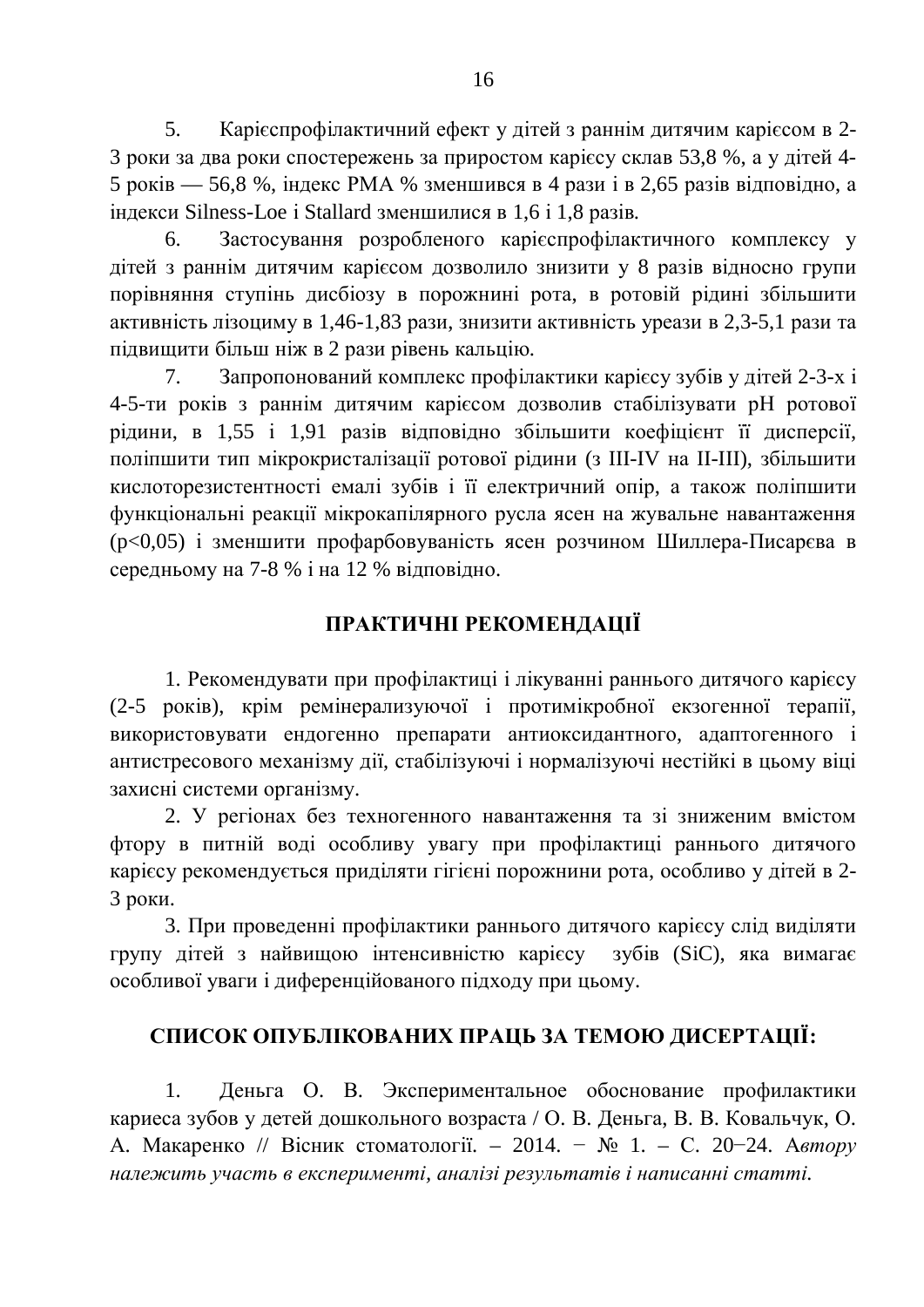2. Деньга О. В. Стоматологическая заболеваемость детей дошкольного возраста г. Тернополь / О. В. Деньга, В. В. Ковальчук, В. С. Иванов // Вісник стоматології. – 2014. – № 2. – С. 61–64. Автору належить участь у клінічних  $\partial$ ослідженнях, аналізі результатів та написанні статті.

3. Деньга О. В. Эффективность профилактики основных стоматологических заболеваний у детей дошкольного возраста в сельскохозяйственном регионе / О. В. Деньга, В. В. Ковальчук, В. С. Иванов // Вісник стоматології. – 2014. <sup>–</sup> № 3. – С. 63–67. *Автору належить участь у* клінічних та клініко-лабораторних дослідженнях, аналізі результатів та *ɧɚɩɢɫɚɧɧɿɫɬɚɬɬɿ.*

4. Деньга О. В. Состояние гигиены полости рта у детей дошкольного возраста в центральной части Западной Украины / О. В. Деньга, В. В. Ковальчук, В. С. Иванов // Одеський медичний журнал. – 2014. – № 5 (145). – С. 39-41. *Автору належить участь у клінічних* дослідженнях, аналізі результатів та написанні статті.

5. Деньга О. В. Биохимические параметры ротовой жидкости у детей дошкольного возраста в процессе проведения профилактики кариеса / О. В. Деньга, В. В. Ковальчук, О. А. Макаренко // Лабораторная диагностика. Bосточная Европа (Беларусь). – 2015. <sup>–</sup> № 1 (13). – С. 129–137. *Автору ɧɚɥɟɠɢɬɶ ɭɱɚɫɬɶ ɭ ɨɛɫɬɟɠɟɧɧɿ ɩɚɰɿɽɧɬɿɜ, ɥɚɛɨɪɚɬɨɪɧɢɯ ɞɨɫɥɿɞɠɟɧɧɹɯ, ɚɧɚɥɿɡɿɪɟɡɭɥɶɬɚɬɿɜɬɚɧɚɩɢɫɚɧɧɿɫɬɚɬɬɿ.*

6. Ковальчук В. В. Биофизические показатели ротовой жидкости и твердых тканей зубов у детей с ранним детским кариесом / В. В. Ковальчук, Э. М. Деньга / Journal of Education, Health and Sport (Польща). – 2015. – Vol. 5,  $N<sub>2</sub>$  11. – Р. 53-61. *Автору належить участь у обстеженні пацієнтів*, дабораторних дослідженнях, аналізі результатів та написанні статті.

7. Патент на корисну модель  $\mathcal{N}_2$  99839, Україна, МПК 2015.01; Аб1К 8/67, А61Р 43/00. Спосіб поетапної профілактики карієсу зубів у дітей дошкільного віку / О. В. Деньга, В. В. Ковальчук. − № и 2015 00107 ; Заявл.  $06.01.2015$ ; Опубл. 25.06.2015. – Бюл. № 18.

8. Ковальчук В. В. Вивчення структури стоматологічних захворювань у дошкільнят / В. В. Ковальчук // Сучасні теоретичні та практичні аспекти клінічної медицини : науково-практична конференція з міжнародною участю, присвячена 100-річчю з дня народження К. Д. Двужильної, м. Одеса, 14-15 березня 2013 р. : тези доповіді. – Одеса, 2013. – С. 162.

9. Ковальчук В. В. Состояние гигиены полости рта у детей дошкольного возраста г. Тернополь / В. В. Ковальчук // Актуальні аспекти профілактики, діагностики та лікування стоматологічних захворювань : науково-практична конференція, м. Одеса, 7 лютого 2014 р.: тези доповіді. -Одесса, 2014. – С. 31–32.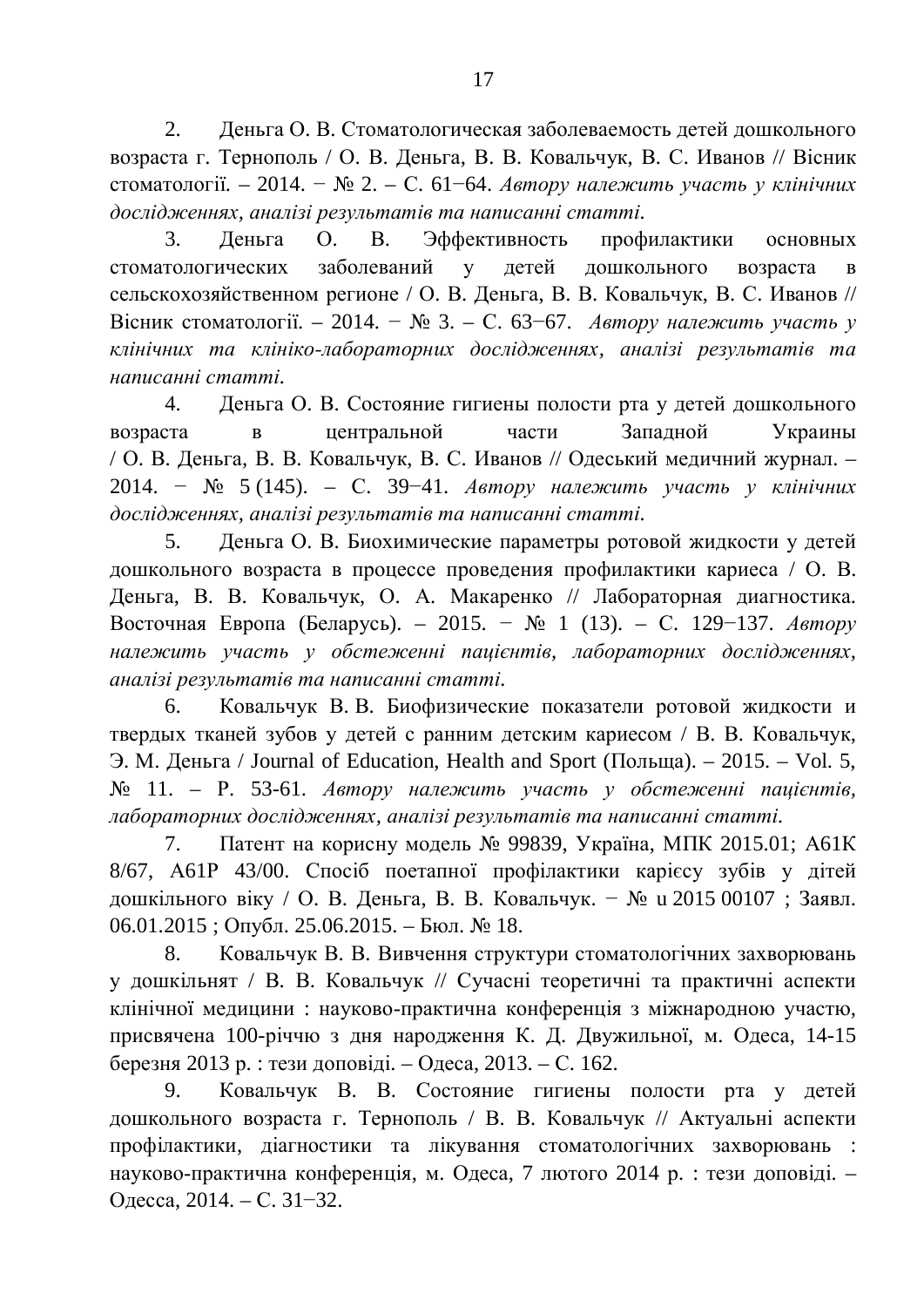10. Ковальчук В. В. Визначення гігієни порожнини рота у дошкільнят / В. В. Ковальчук, М. М. Ніколаєв // Сучасні теоретичні та практичні аспекти клінічної медицини : міжнародна наукова конференція студентів і молодих вчених, присвячена 115-річчю з дня народження М. О. Ясиновського, м. Одеса, 24-25 квітня 2014 р. : тези доповіді. – Одеса, 2014. – С. 148. Автору належить *ɭɱɚɫɬɶɭɨɛɫɬɟɠɟɧɧɿɩɚɰɿɽɧɬɿɜ, ɚɧɚɥɿɡɿɪɟɡɭɥɶɬɚɬɿɜɬɚɧɚɩɢɫɚɧɧɿɬɟɡ.*

### **АНОТАЦІЯ**

## Ковальчук В.В. Патогенетичне обґрунтування профілактики **раннього дитячого карієсу у дітей непромислового регіону.** – Рукопис.

Дисертація на здобуття наукового ступеня кандидата медичних наук за спеціальністю 14.01.22 – стоматологія. Державна установа «Інститут стоматології НАМН України», Одеса, 2016.

У дітей в промисловому регіоні зі зниженою концентрацією фтору в питній воді на 2-3 роки поширеність карієсу зубів становила 65,6%,  $\overline{a}$ нтенсивність карієсу — 3,1, а в групі з найвищою інтенсивністю карієсу — 8,0. У групі дітей 4-5 років поширеність карієсу була масовою і становила 70%. У групах з найвищою інтенсивністю карієсу у дітей 2-3 років інтенсивність була більше в 2,6 разів в порівнянні з іншими обстеженими, а в групі дітей 4-5 років — в 2,2 рази. При цьому, у дітей 2-3 років спостерігалася понадлінійна залежність інтенсивності карієсу зубів від рівня гігієни порожнини рота.

В експерименті на щурах при моделюванні карієсу зубів була показана висока ефективність профілактичного застосування полівітамінів, антиоксидантів, пребіотиків.

Розроблений лікувально-профілактичний комплекс дозволив в основних групах дітей 2-3 і 4-5 років з раннім дитячим карієсом отримати карієспрофілактичний ефект відповідно у 53,8 і 56,8 %, зменшити індекс PMA % в 4 і 2,65 рази відповідно, а індекси Silness-Loe і Stallard — в 1,6 і 1,8 рази, нормалізувати основні біохімічні показники ротової рідини, стабілізувати її рН, збільшити кислоторезистентність емалі зубів, поліпшити функціональні реакції мікрокапілярного русла ясен і їх бар'єрний захист.

Ключові слова: ранній дитячий карієс, основні стоматологічні захворювання, комплексна профілактика.

#### **МИЗИМАТОННА**

### Ковальчук В.В. Патогенетическое обоснование профилактики **раннего детского кариеса у детей непромышленного региона.** – Рукопис.

Диссертация на соискание научной степени кандидата медицинских наук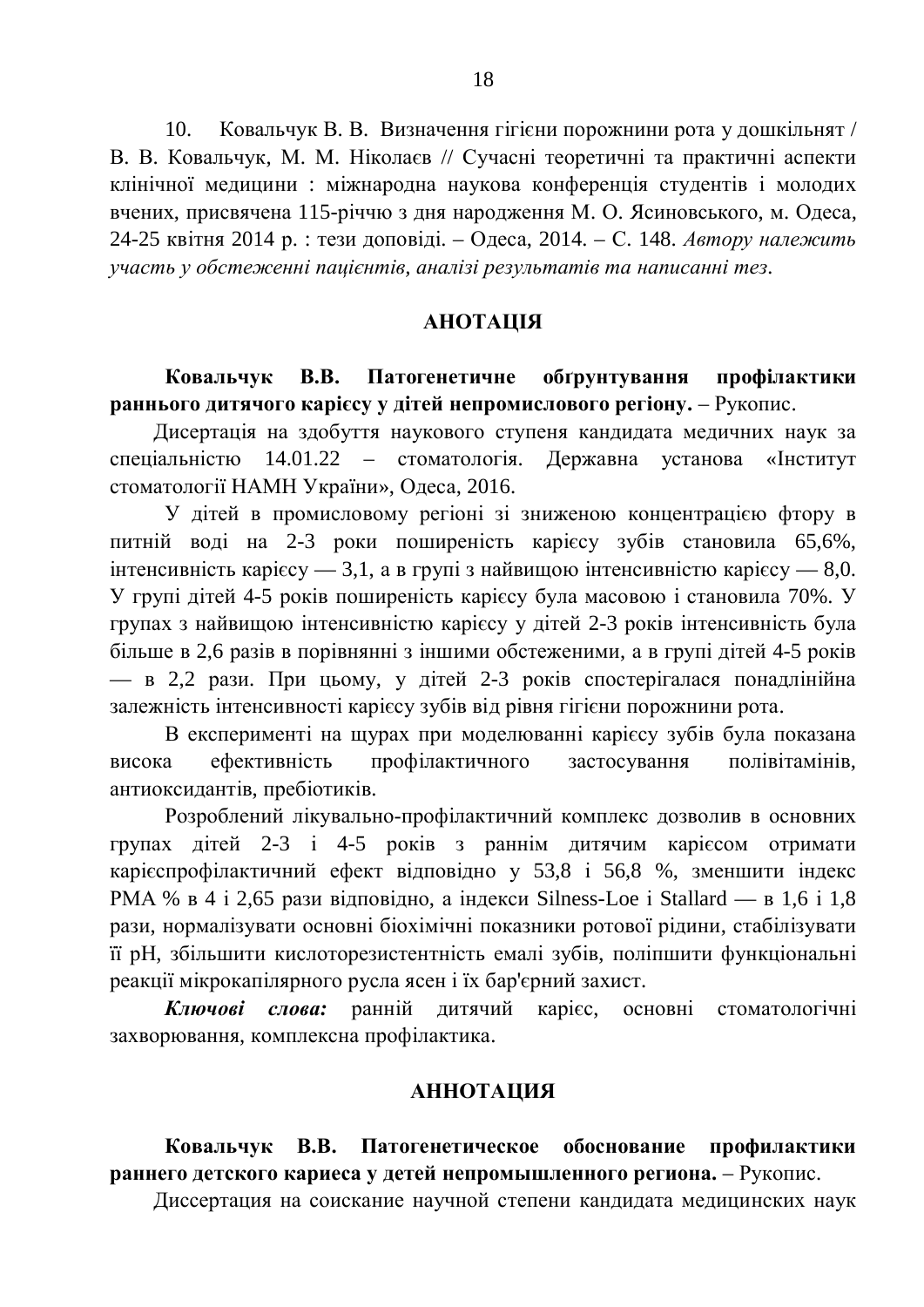по специальности 14.01.22 – стоматология. Государственное учреждение «Институт стоматологии НАМН Украины», Одесса, 2015.

У детей 2-3 лет в непромышленном регионе со сниженной концентрацией фтора в питьевой воде распространенность кариеса зубов составляла 65,6 %, а интенсивность кариеса — 3,1. В группе с наивысшей интенсивностью кариеса она составила 8,0 (высокая). В группе детей 4-5 лет распространенность кариеса была массовой и составляла 70 %, интенсивность кариеса составляла 3,9, а в группе с наивысшей интенсивностью кариеса — 8,7 баллов. В выделенных группах с наивысшей интенсивностью кариеса у детей 2-3 лет интенсивность кариеса была больше в 2,6 раз в сравнении с остальными обследованными, а в группе детей 4-5 лет — в 2,2 раза. У детей 2-3 лет наблюдалась сверхлинейная зависимость интенсивности кариеса зубов от уровня гигиены полости рта.

Разработанная для детей 2-5 лет математическая модель регрессионного анализа, позволяет прогнозировать уровень поражения кариесом зубов у них при различной гигиене полости рта в различном регионе проживания (промышленный, непромышленный).

Проведенный у крыс на модели кариеса зубов эксперимент показал, что разработанный лечебно-профилактический комплекс эффективно снижал количество кариозных полостей с 6,9 $\pm$ 0,5 до 3,3 $\pm$ 0,4, глубину поражения зубов с 8,6 $\pm$ 0,6 до 3,7 $\pm$ 0,6, степень дисбиоза в полости рта с 33,3 $\pm$ 2,7 до 3,48 $\pm$ 0,2 (при этом активность уреазы снижалась в 4,3 раза, а лизоцима увеличивалась в 2,27 раз), увеличивал содержание кальция в ротовой жидкости в 1,37 раза и минерализующую способность пульпы животных в 2 раза.

Кариеспрофилактический эффект у детей с ранним детским кариесом 2-3 дет за два года наблюдений по приросту кариеса составил 53,8 %, а у детей 4-5  $\text{IHT}$  – 56,8 %, индекс РМА % уменьшился в 4 раза и в 2,65 раз соответственно, а индексы Silness-Loe и Stallard уменьшились в 1,6 и 1,8 раз.

Применение разработанного кариеспрофилактического комплекса у детей с ранним детским кариесом позволило снизить в 8 раз по сравнению с группой сравнения степень дисбиоза в полости рта, в ротовой жидкости увеличить активность лизоцима в 1,46–1,83 раза, снизить активность уреазы в 2,3–5,1 раз и повысить более чем в 2 раза уровень кальция.

Предложенный комплекс профилактики кариеса зубов у детей групп 2-3 и 4-5 лет с ранним детским кариесом позволил стабилизировать рН ротовой жидкости, в 1,55 и 1,91 раз соответственно увеличить коэффициент ее дисперсии, улучшить тип микрокристаллизации ротовой жидкости (с III-IV на II-III), увеличить кислоторезистентность эмали зубов и ее электрическое сопротивление, улучшить функциональные реакции микрокапиллярного русла десны на жевательную нагрузку (р<0,05) и уменьшить прокрашиваемость